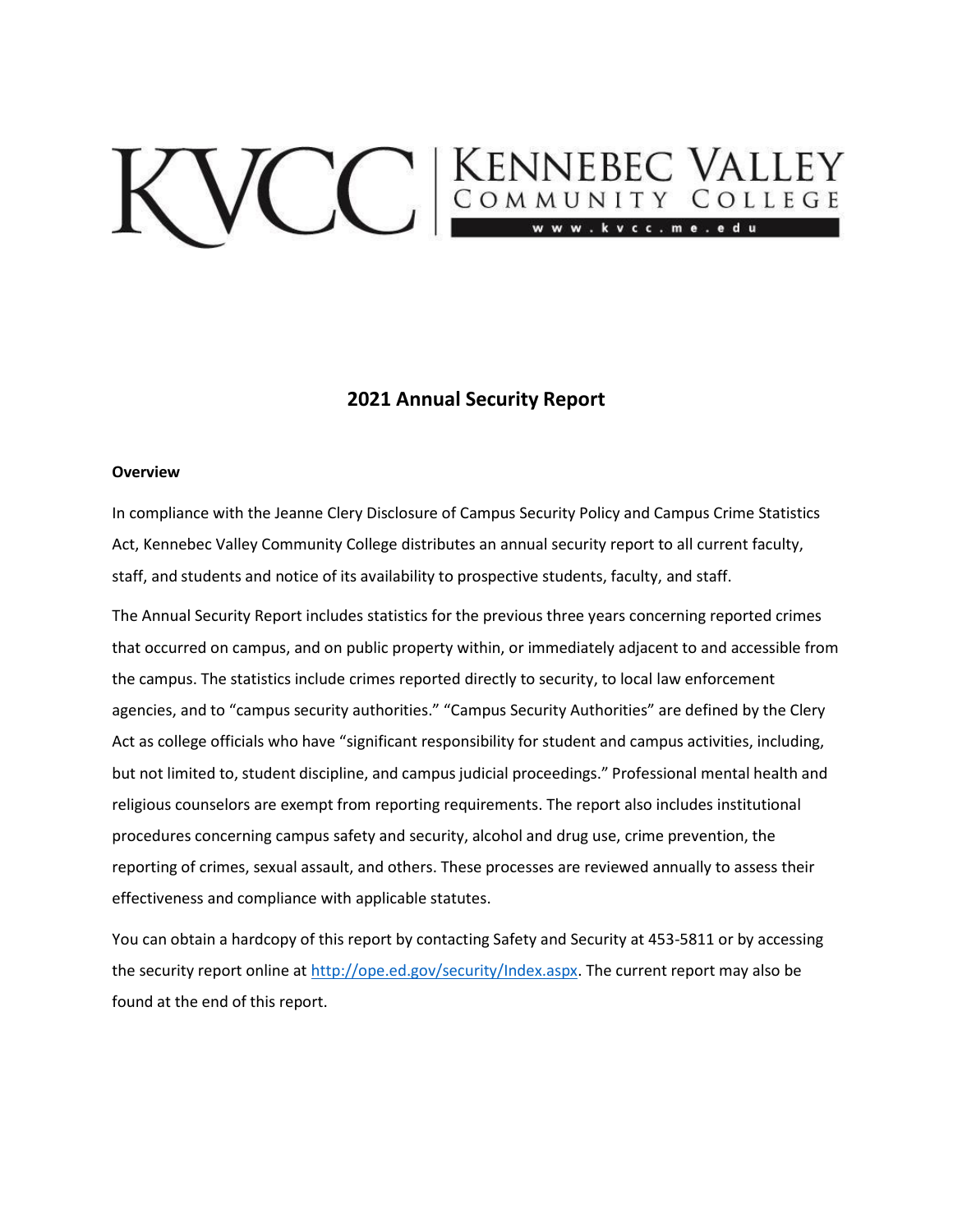## **Campus Security Authorities (CSA)**

The College has identified employees who are in a professional position that makes it likely that students or others could report an incident to them. Under federal law, CSAs have a responsibility to report information reported to them directly about such incidents to the Dean of Student Affairs.

## **The following positions are CSA positions at KVCC:**

- Director of Campus Safety & Security
- Director of Student Life
- Student Navigators
- College Deans (Technology, Students, Academics, Finance)

| <b>Staff Name</b>       | <b>Title</b>                         | <b>Contact Information</b>                                        |
|-------------------------|--------------------------------------|-------------------------------------------------------------------|
| <b>Timothy McDonald</b> | Director of Campus Safety & Security | tmcdonald@kvcc.me.edu<br>Phone: Dept- 453-5811<br>Office-453-5116 |
| Jannie Durr             | Director of Student Life             | jdurr@kvcc.me.edu<br>Phone: 453-3540                              |
| Joseph Musumeci         | <b>Student Navigator</b>             | jmusumeci@kvcc.me.edu<br>Phone: 453-3539                          |
| Jessica Rodrigue        | <b>Student Navigator</b>             | jrodrigue@kvcc.me.edu<br>453-5839                                 |
| <b>Pauline Stevens</b>  | <b>Student Navigator</b>             | pstevens@kvcc.me.edu<br>453-5009                                  |
| CJ McKenna              | Dean of Student Affairs              | cmckenna@kvcc.me.edu<br>Phone: 453-5019                           |
| Kathy Englehart         | Academic Dean                        | kenglehart@kvcc.me.edu<br>Phone: 453-5117                         |
| <b>Elizabeth Fortin</b> | Dean of Workforce                    | efortin@kbvv.me.edu<br>Phone: 453-5858                            |
| Russ Begin              | Dean of Finance                      | rbegin@kvcc.me.edu<br>Phone: 453-5123                             |
| Kevin Casey             | Dean of Technology                   | kcasey@kvcc.me.edu<br>Phone: 453-5141                             |
| Lisa Black              | Director of TRIO                     | Iblack@kvcc.me.edu<br>Phone: 453-5013                             |

## **Campus Alerts and Timely Warnings**

Kennebec Valley Community College (KVCC) is committed to promoting a safe and secure environment for all members of the College community. In compliance with the Clery Act of 1998, the College will provide a timely warning (Campus Alert) to the College community of any serious and continuing threat to the health or safety of students or employees occurring on campus.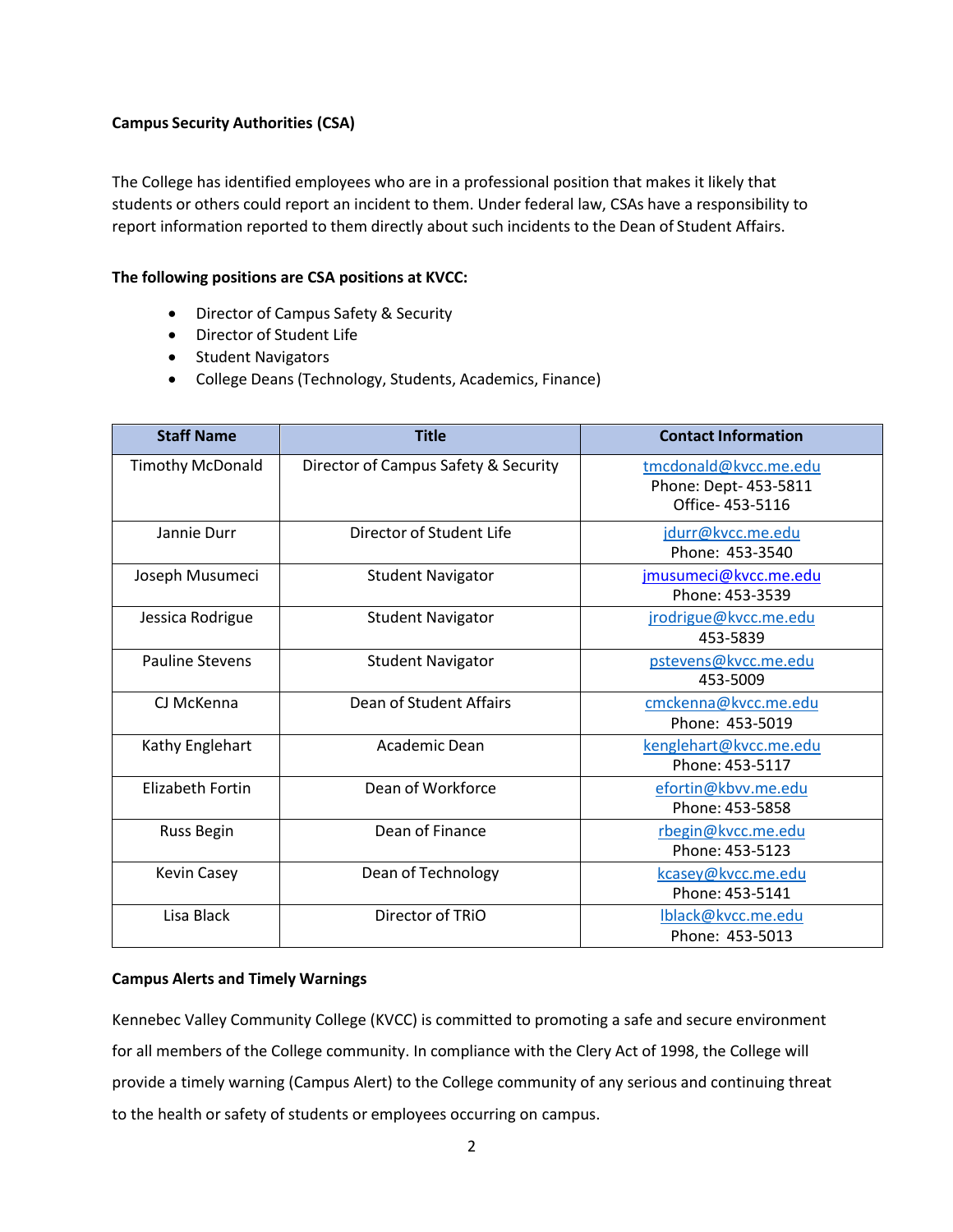KVCC will, without delay, and taking into account the safety of the community, determine the content of the notification and initiate the notification system, unless issuing a notification will, in the professional judgment of responsible authorities, compromise efforts to assist a victim or to contain, respond to, or otherwise mitigate an emergency.

Campus Alerts will be promptly disseminated to the College community, and other entities deemed relevant, through the College's website, electronic mail, posters and flyers, texting, and the Student App and/or any other means that are available and appropriate by either the President, the Dean of Students or the Director of Campus Safety & Security. Students and employees can sign up for text messaging in their MyKV Student information Portal. This information is covered during the required Student Orientation & Registration (SOAR) event prior to starting the new semester.

Victims or witnesses of a crime should contact KVCC Campus Safety and Security and/or the respective police department having jurisdiction as soon as they are aware that a crime has been or is being committed on or near campus. At the student's request, officers or administrators will assist in the notification of local law enforcement.

Kennebec Valley Community College consists of two (2) campuses in Fairfield and in Hinckley, Maine. In addition, there are two (2) satellite locations located in Augusta and Rockland, Maine.

A crime may be reported for the Fairfield Campus in Fairfield, Maine:

- in person at the KVCC Safety and Security Office located in King Hall, Room 113 in the main lobby area
- by calling the KVCC Safety and Security Office at 207-453-5811
- by calling the Fairfield Police Department at 911 for emergencies or at 459-9321 for nonemergencies.

A crime may be reported for the Alfond Campus in Hinckley, Maine:

- in person at the KVCC Safety and Security Office located in Averill Hall, Room 123 in the main lobby are
- by calling the KVCC Safety and Security Office at 207-453-5811
- by calling the Fairfield Police Department at 911 for emergencies or at 459-9321 for nonemergencies.

A crime may be reported for the Buker Center satellite location in Augusta, Maine:

- in person by notifying the Campus Security Authorities, defined by the Clery Act as college officials who have "significant responsibility for student and campus activities.
- by calling the KVCC Safety and Security Office at 207-453-5811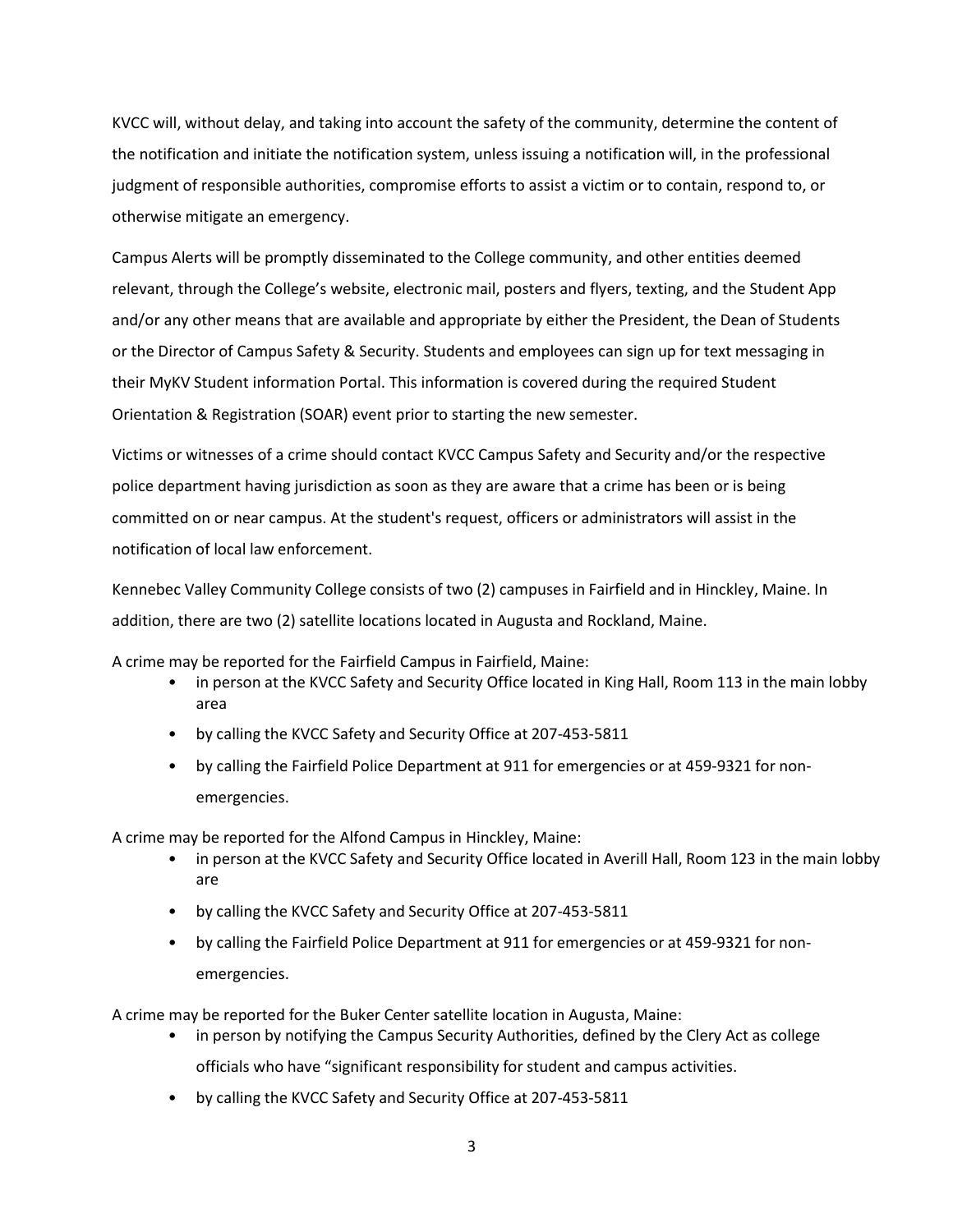• by calling the Augusta Police Department at 911 for emergencies or at 623-2370 for nonemergencies.

A crime may be reported for the Mid Maine School of Technology satellite location in Rockland, Maine

- in person by notifying the Camus Security Authorities, defines by the Clery Act as College official who have significant responsibility for student and campus activities.
- by calling the KVCC Safety and Security Office at 207-453-5811
- by calling the Rockland Police Department at 911 for emergencies or at 594-0316 for nonemergencies.

## **Daily Crime Log**

The purpose of the daily crime log is to record all incidents and alleged criminal incidents that are reported to security. The daily crime log identifies when a crime was reported, the date and time a crime occurred, the nature and general location of the crime, and the disposition of the complaint. It is available to anyone requesting a copy in the Campus Safety & Security Department. Students may reach the department by calling (207) 453-5811.

## **Campus Crime Statistics**

The College posts a link to the annual survey of criminal incidents on campus for each of the last three calendar years on the KVCC website.

The summary of Clery Act reportable incidents is as follows-

**2020-** No reportable incidents **2019-** No reportable incidents **2018-** No reportable incidents

The annual survey is available to anyone requesting a copy from the Campus Safety & Security Department. Students may reach the department by calling (207) 453-5811.

## **Reporting Suspicious Activity**

Students and employees are urged to contact KVCC Campus Safety and Security and/or the respective police department having jurisdiction by phone if they notice unusual, suspicious or criminal activity. Suspicious individuals should be reported to Campus Safety and Security, especially if they are seen:

- entering an office or lab without apparent purpose;
- loitering in a parking lot, buildings or offices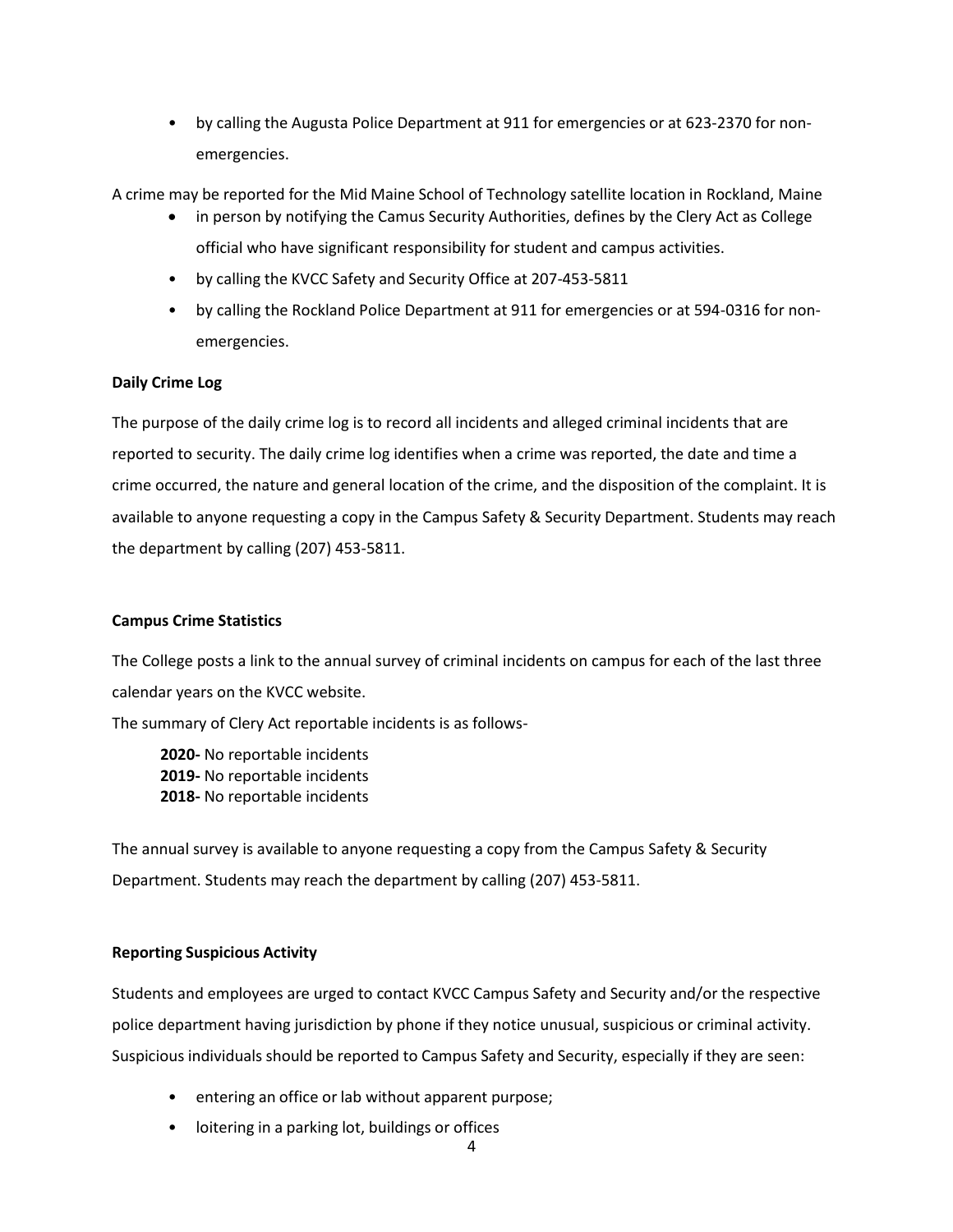- trying to force entry into a car, window or door;
- attempting to solicit funds;
- acting in a loud, disruptive or threatening manner

## **Voluntary and Confidential Crime Reporting**

KVCC encourages accurate and prompt reporting of all crimes to Campus Safety & Security or the respective law enforcement agency with jurisdiction when the victim of a crime elects to, or is unable to, make such a report. If you are the victim of a crime and do not want to pursue action within KVCC or the Criminal Justice system, you may still consider making a confidential report. With your permission, any staff member in the Campus Safety and Security or Student Services can file an accurate timely report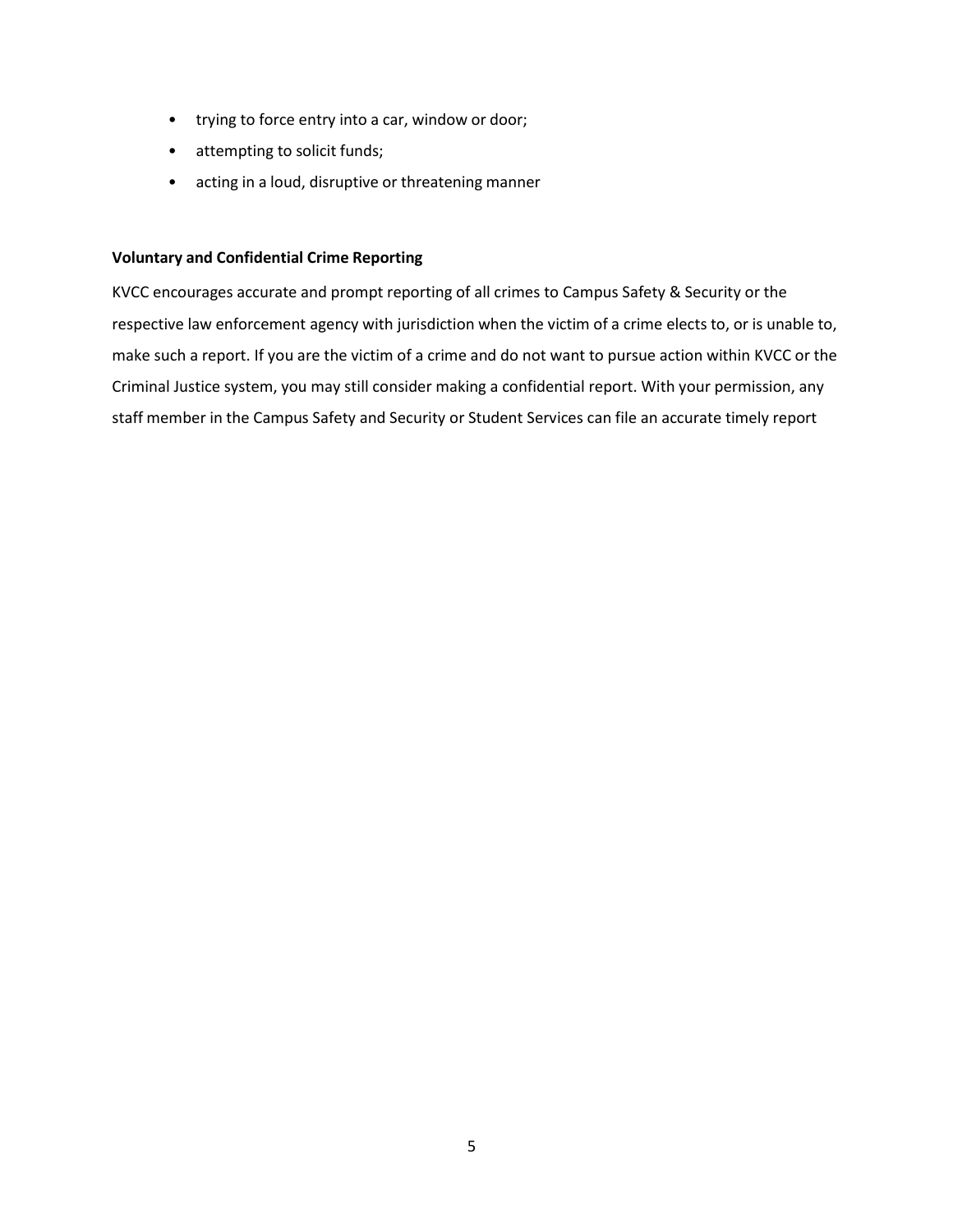on the details of the incident without revealing your identity or the identity of others. The purpose of a confidential report is to allow the College to take steps to ensure the future safety of yourself and others. With this information, the College can keep accurate records of the number of crimes involving students on campus, determine if there is a pattern of crime and alert the Campus Community to potential danger. Reports of crimes filed in this manner are counted and disclosed with the College's annual crime statistics report.

Only crimes deemed "unfounded" by law enforcement officials may be removed or withheld from Clery Act crime statistic reports. The College must report each year to the Department of Education the number of crimes that were "unfounded" and disclose that number in its Annual Security Report.

A College professional Mental Health Counselor, when acting as such, is not considered to be a Campus Security Authority and is not required to report crimes for inclusion into the annual disclosure of crime statistics. As a matter of policy, they are encouraged; if they deem it appropriate, to inform persons being counseled of the procedures to report crimes on a voluntary basis for inclusion into the annual crime statistics.

KVCC has a Behavioral Intervention Response Team (BIRT). Faculty and staff are encouraged to report concerns and facts related to student concerns. Membership on this team includes the College's Professional Counselor, the Dean of Technology and Campus Safety, the Dean of Student Affairs, the Director of Campus Safety & Security and two (2) representatives from student affairs.

#### **Building Security and Access**

Campus buildings and facilities are accessible to the campus community, guests and visitors during normal business hours, Monday through Friday 7 AM to 9 PM. Exterior doors on campus buildings are locked and secured after normal operating hours. Security officers routinely check campus buildings. Buildings are also opened on weekends. After hours, buildings are available to College employees through card readers.

KVCC is committed to maintaining a safe environment for students, faculty, and staff that extends to maintenance issues such as campus landscaping, lighting and door locks. Campus Safety and Security Officers and facilities maintenance staff routinely check the campuses for maintenance, safety and security issues. All members of the campus community are encouraged to report any issues to Facilities by calling the Campus Safety and Security Department any time at 453-5811.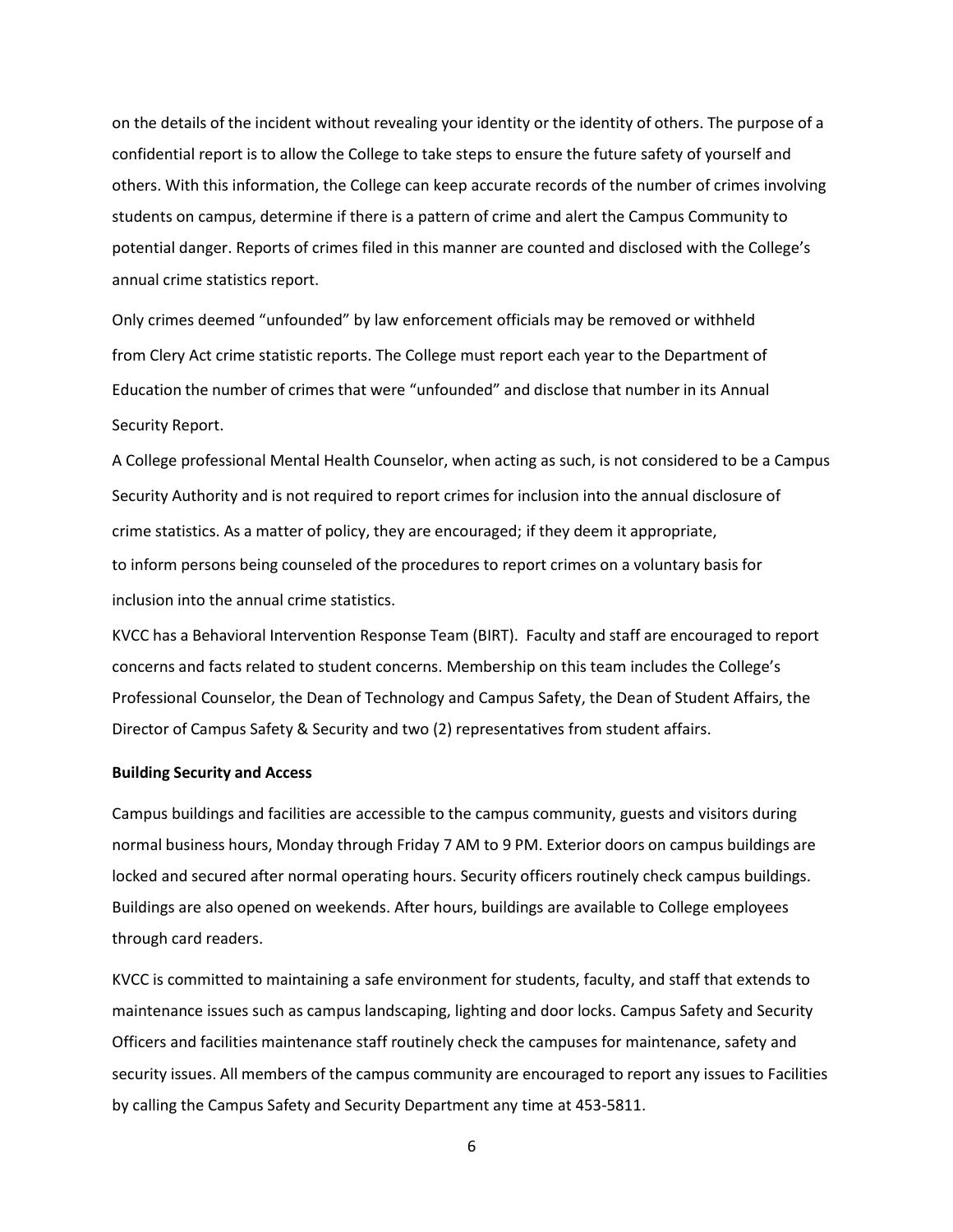#### **Campus Safety and Security**

Kennebec Valley Community College's Safety and Security Officers have the authority to ask persons for identification and to determine whether individuals have lawful business at KVCC. Campus Safety and Security has the authority to issue parking tickets which are billed to the financial accounts of students. Campus Safety and Security is not authorized to arrest. Criminal incidents are referred to the respective police departments who have jurisdiction at each KVCC location, and to the Office of the Dean of Student Life for possible disciplinary action. KVCC has a Memorandum of Understanding (MOU) with Fairfield, Augusta, and Rockland Police Departments, maintaining a highly professional working relationship between campus security and area police departments. All crime victims and witnesses are strongly encouraged to immediately report any crime to Campus Safety and Security and/or their respective police departments. Prompt reporting will assure Campus Crime Alerts for the campus community and the accurate disclosure of Clery Act crime statistics.

When a KVCC student is involved in an off-campus offense, Campus Safety and Security may assist with the investigation in cooperation with local police departments. Fairfield, Augusta, and Rockland Police Departments routinely work and communicate with KVCC Safety and Security on incidents occurring oncampus or at satellite locations, in the immediate neighborhood and business areas surrounding our campuses. KVCC Safety and Security can and do respond to student-related incidents that occur near the campus or satellite location.

#### **Emergency Response**

The Alfond and Fairfield Campuses are served by Fairfield Police Department and/or the Fairfield Fire Department. Depending upon the situation, other emergency services may be provided by the community in which the campus is located as well as county, state, and federal emergency response services.

Emergency procedures and notification methods are reviewed, tested and documented annually through scheduled fire drills, lock down drills and annual security training. Educational materials and the KVCC Campus Safety & Security video are made available to faculty and staff to review with students at the beginning of each semester. The video is also an important piece of new student orientation when outlining critical safety information and protocols.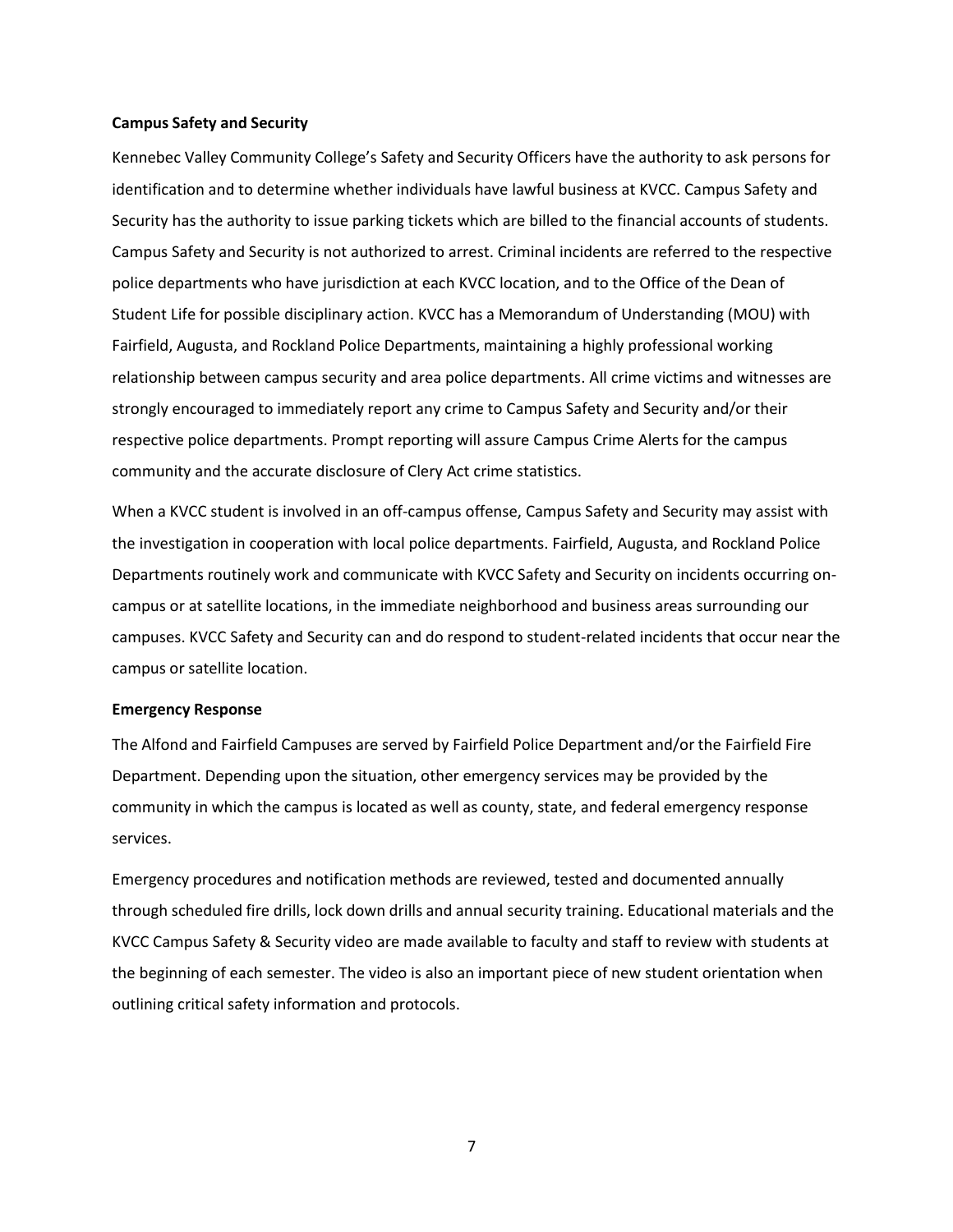## **Emergency Lockdown Procedures**

Notification of a lock down will occur via KVCC's mass notification system. This includes the public address system (via campus telephones), website banner changes, text messaging and hand-held "bull horns" or any other media chosen by the Emergency Response Team (ERT).

In the event that ERT decides a building or campus lock down is necessary, you will be instructed to;

- Either remain inside of the building you are currently in or;
- Move quickly to the nearest classroom or office

An "all clear" message will be given via the mass notifications system when the situation is safe for return.

## **Evacuation Procedures**

Notification of evacuation will occur via KVCC's mass notification system. This includes the public address system (via campus telephones), website banner changes, text messaging and hand-held "bull horns" or any other media chosen by the Emergency Response Team (ERT).

- In the event of a fire, all students, employees & visitors are required to evacuate the building and proceed to designation assembly points.
- In the event of a non-fire emergency/incident, a decision to evacuate will be made by the ERT, in conjunction with public safety authorities (if available/applicable). An evacuation of this nature may be to an off-campus area of refuge and will be announced with the evacuation order;

An "all clear" message will be given via the mass notifications system when the situation is safe for return.

## **Campus Evacuation**

If the campus is evacuated:

- All persons (students and college staff) are to immediately vacate the area of campus in question and relocate to another part of the campus grounds or off campus as directed.
- Students and staff will be informed by the Mass Notification System, email, campus administrator, security staff, or other forms of communication as required by the college.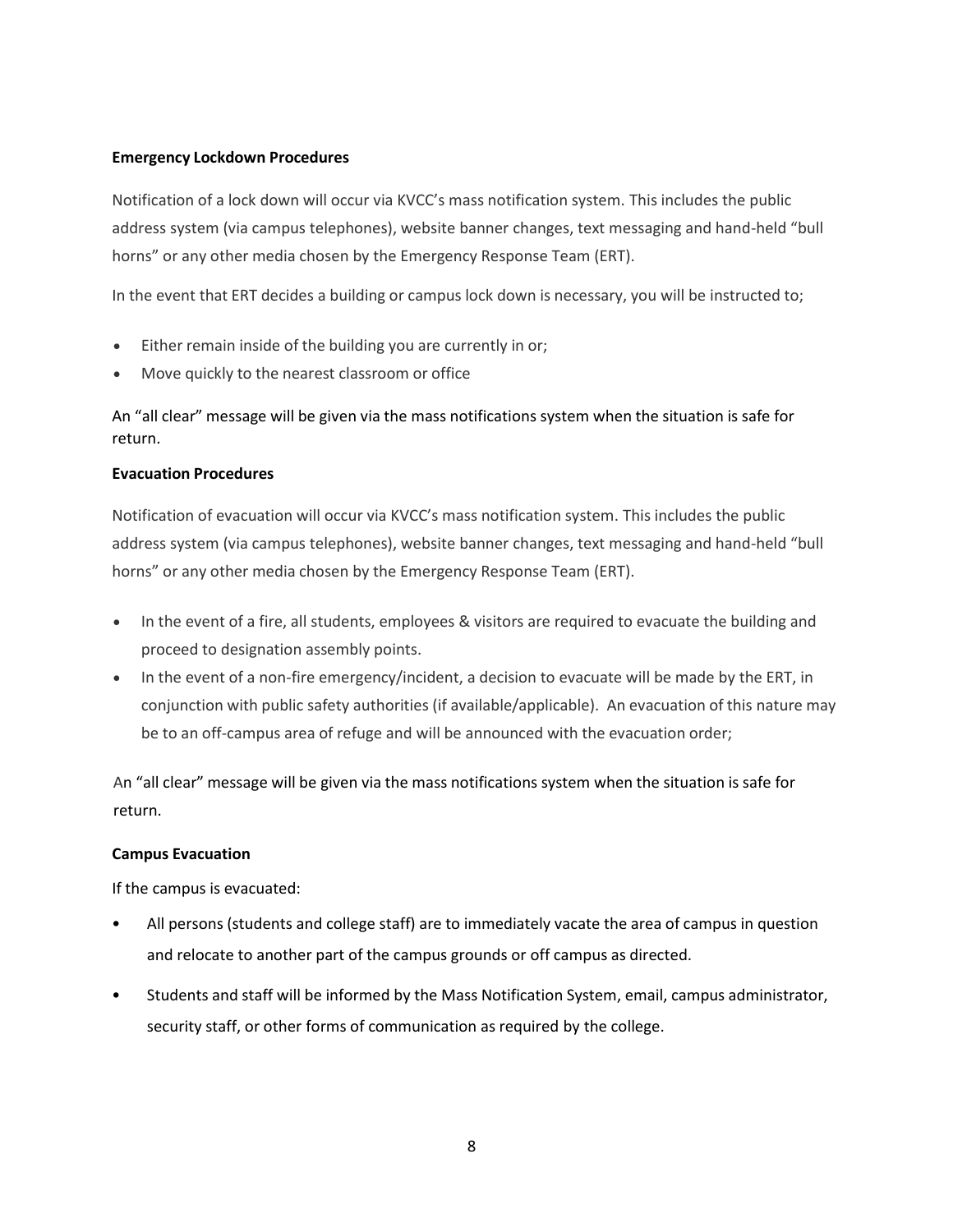### **Pre-emergency Preparedness by a Student with a Disability**

All persons at Kennebec Valley Community College, including those with special needs, must prepare for emergencies ahead of time. If you are a student with a disability and are concerned about your ability to safely evacuate in an emergency, you should:

- 1. Discuss your concerns with Disability Services. Work with Disability Services on a personal emergency plan if you are unclear on how to manage an emergency evacuation.
- 2. Bring to the attention of your faculty members the extent of the assistance you may need in case of an emergency. It is your responsibility to make your needs known.
- 3. Become familiar with all emergency exits and evacuation routes in the buildings you frequent.
- 4. If you have difficulty speaking loudly, or have a voice/speech impairment, you should carry a whistle, or have other means of attracting attention from others.

## *Emergency Guidelines*

- Elevators should NOT be used in an evacuation unless instructed by emergency personnel.
- School materials or any accessories should be left in the classroom/room in the event of an evacuation. This may mean leaving a phone or personal items behind.
- In the event of an evacuation, students who are unable to exit the building on their own accord should remain near the stairwell at a designated **Collection Point**. Emergency personnel will check the stairwells and elevator lobbies for those who are trapped.
- Don't be afraid to let others know when you need assistance.

## **Questions**

Questions pertaining to emergency procedures should be referred to Campus Safety and Security at ext.5811 if using a campus phone or (207) 453-5811. Specific questions about disabilities should be referred to the Director of Disability and Counseling Services at ext. 5150 or (207) 453-5150.

## **Crime Prevention and Safety Programs**

Crime prevention at Kennebec Valley Community College is based on minimizing or eliminating criminal opportunities and encouraging students and employees to be responsible for their own safety/security and the safety/security of others. The Safety and Security Department conducts crime prevention programs upon request to educate the KVCC community on measures the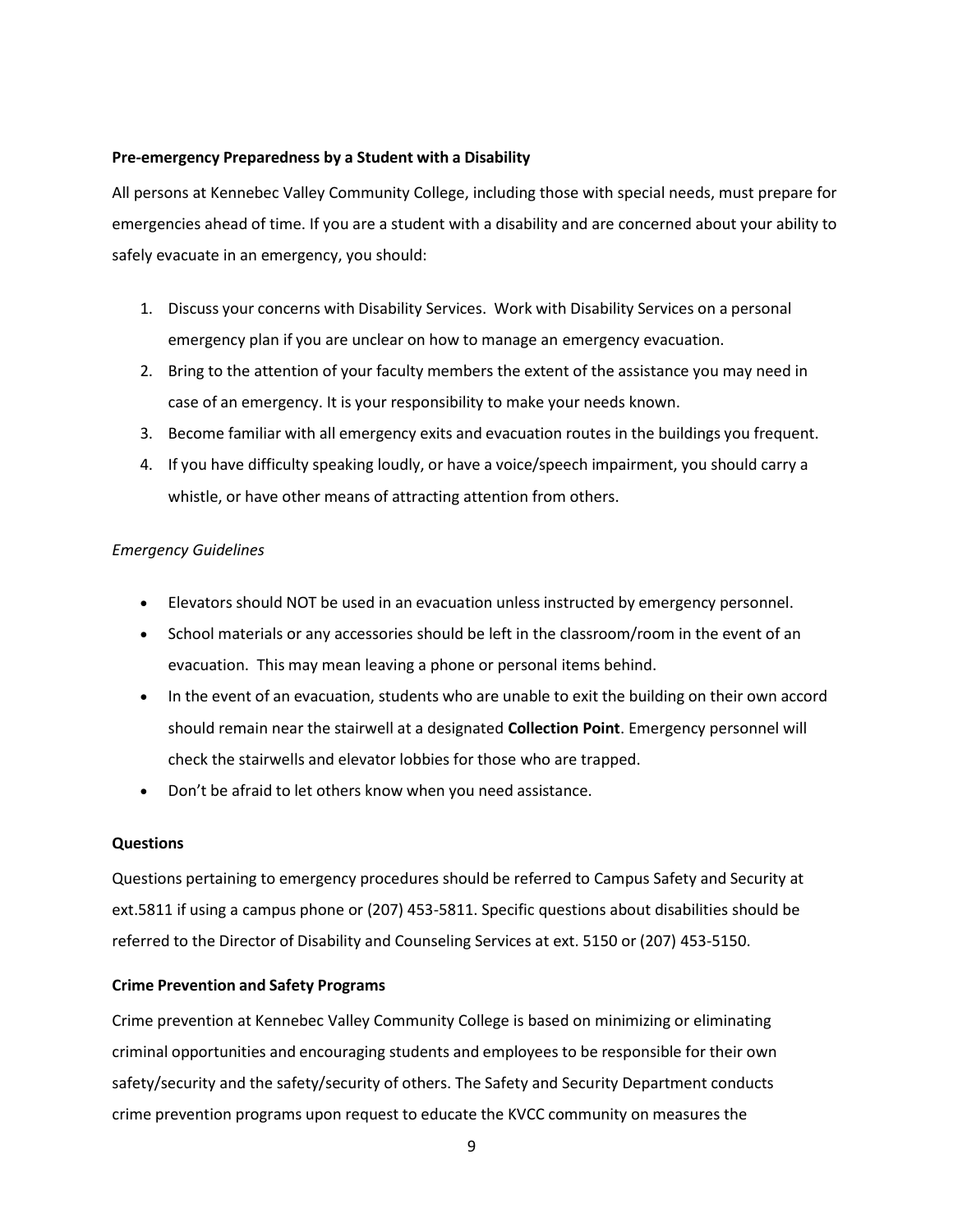community can take to reduce the chances of becoming a victim of crime.

*KV Cares* supports ongoing educational programs. This diverse group includes representation from the student body, staff, faculty and administrators. Programming addresses sexual assault, domestic violence, dating violence and stalking with the help of presenters from the following organizations: Planned Parenthood, Family Crisis and Sexual Assault Response Services of Somerset County. Other topics include highway safety, mental health and wellness, and other relevant areas. The KVCC Campus Safety and Security Department (453-5811) offers students, faculty, and staff escort services to and from class upon request as well as aid through regular ongoing patrols.

#### **Drugs and Alcohol**

The Maine Community College System Student Code of Conduct prohibits the use, possession, sale or distribution of alcoholic beverages or illegal drugs on College property or at College related events, as well as being under the influence or knowingly in the presence of drugs or alcohol while on College property or at College related events. Violations of the Code may result in sanctions up to and including dismissal from the College. All State of Maine and federal laws are enforced at KVCC and can result in referral to law enforcement and/or charges under the Student Code of Conduct.

For more information on the Maine Community College System (MCCS) policy on alcohol and other Drugs and the College's drug and alcohol abuse prevention program, you may consult the Consumer Information page on the College's website:

The MCCS Alcohol & Drug Brochure is included in every New Student Folder and is posted in the College's Learning management System as a resource. The KVCC counseling office offers several informational brochures through agencies such as the National Institute of Mental Health and the National Institute on Alcohol Abuse and Alcoholism. The counseling office disseminates community information and provides referrals to support intervention and recovery for both drugs and alcohol. Kennebec Valley Community College does not offer formal substance/alcohol abuse counseling. Students who have alcohol or other substance abuse issues are strongly encouraged to contact their medical provider, a certified substance abuse counselor, or, if in crisis, the Maine Statewide Crisis Hotline at 1-888-568-1112.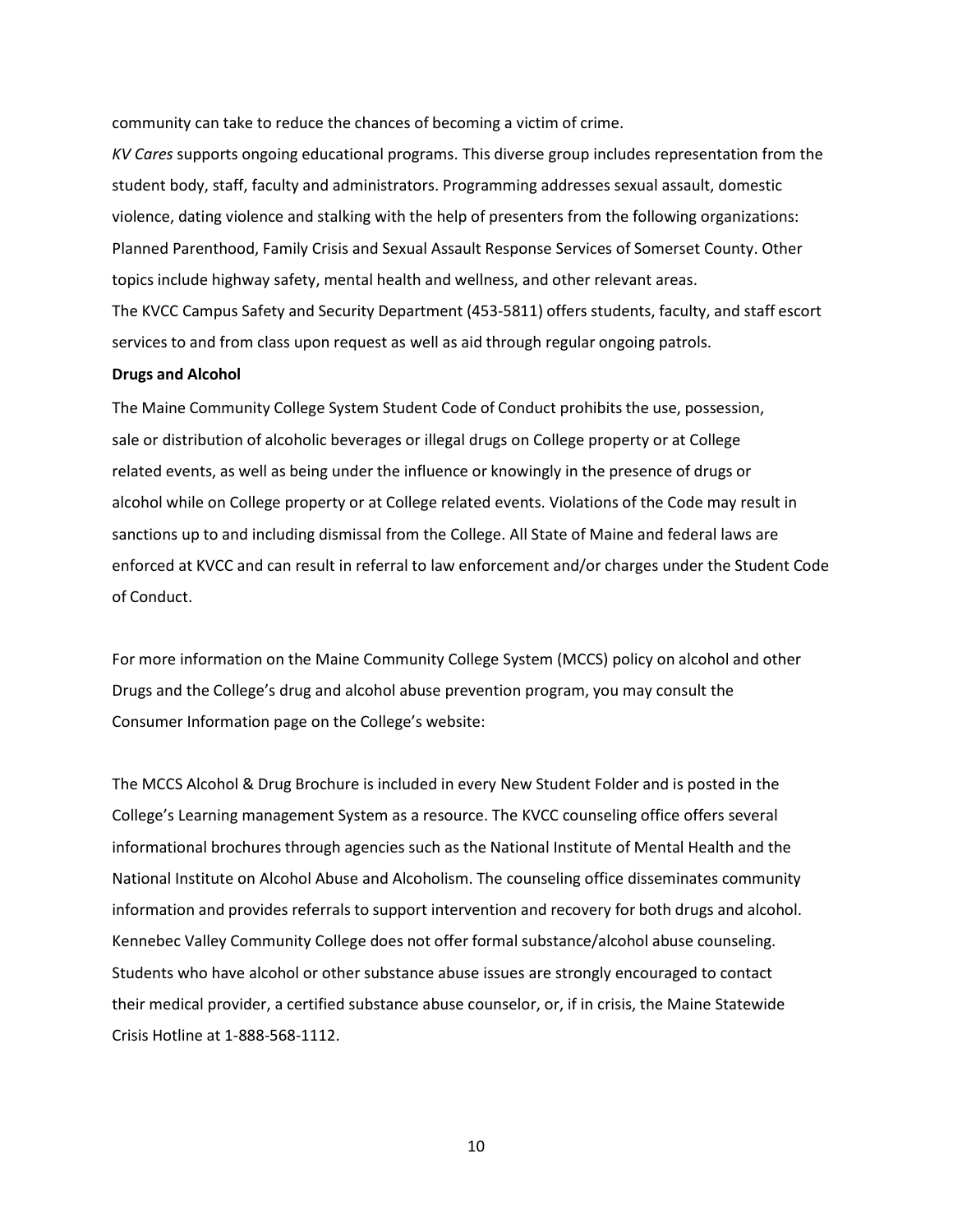# **Student Code of Conduct**

## **Section 501**

The colleges of the Maine Community College System (MCCS) shall use the following Student Code of Conduct.

## **I. Purpose of Code**

The College requires students to conduct their affairs with proper regard and mutual respect for the College and the members of its community. In seeking to encourage responsible conduct, the College will rely upon counseling and admonition. When necessary, the College will use this Code in a prompt, fair and impartial manner to: 1) ensure the orderly administration of the College's academic, athletic and social offerings; 2) secure the opportunity of all students to pursue peacefully their educational objectives; 3) protect the health, safety and welfare of the College and the members of its community; and 4) maintain and protect the real and personal property of the College and the members of its community.

This Code applies *in addition* to other College and System policies and regulations, local ordinances, and state and federal laws. Students whose conduct violates those authorities may also be subject to their sanctions and penalties. Finally, the Residence Hall Agreement between a student and the College imposes similar but additional responsibilities and obligations, and students whose conduct violates both that Agreement and this Code may be disciplined by the College under either or both.

### **II. Persons Governed by Code**

As used in this Code, "student" means any person who a) has been notified of admission to a College; b) is taking courses or otherwise pursuing studies at or through a College; c) has a continuing relationship with a College even if not officially enrolled for a particular term; or d) has withdrawn from a College while a disciplinary matter is pending.

This Code applies to students and to organizations that are student organizations at the time of the alleged conduct. Students and student organizations are also responsible for the conduct of their guests, and this Code may be invoked against students and student organizations whose guests violate the Code. When a student is alleged to have violated the Code at a College other than the College in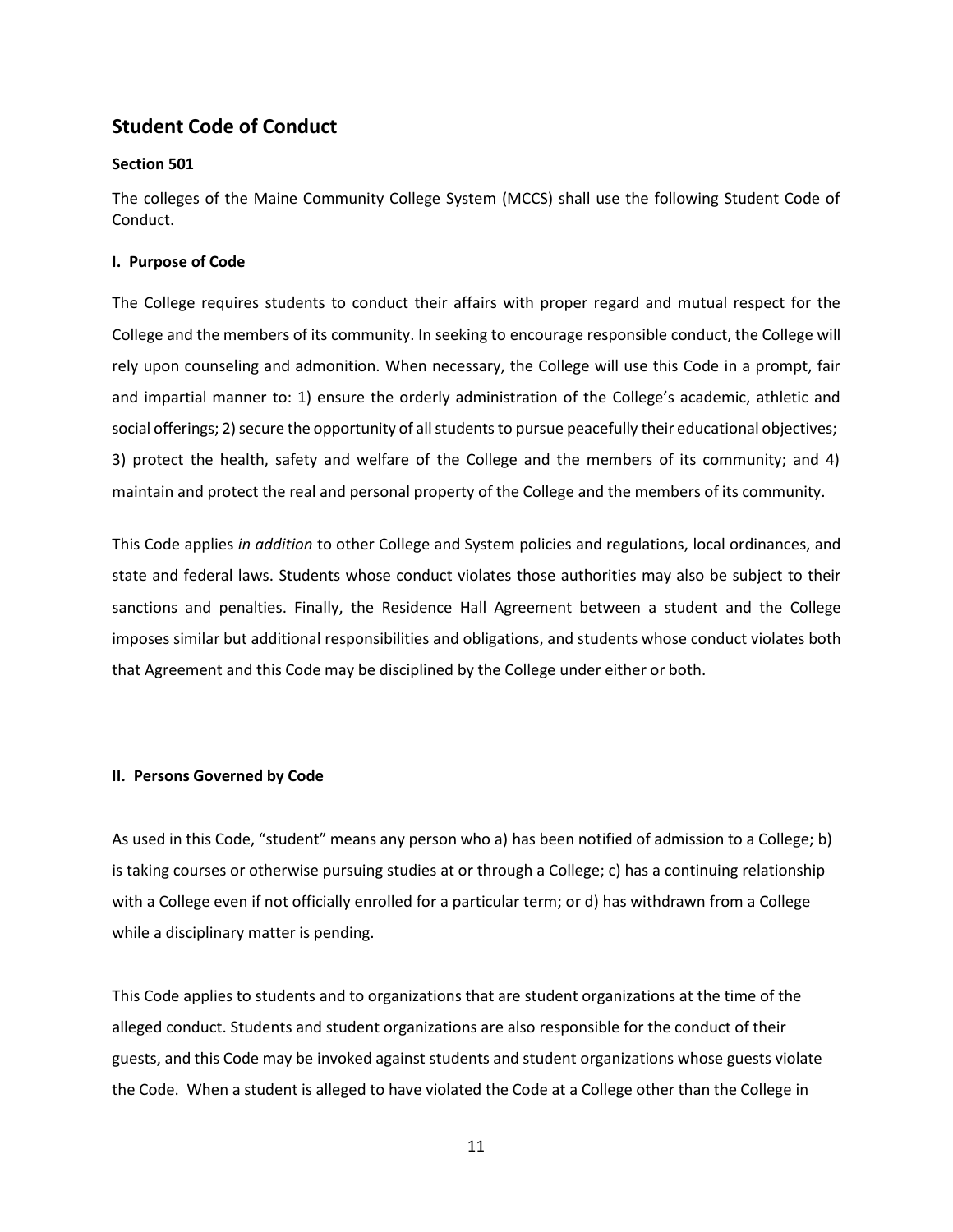which the student is enrolled, the violation will be referred for disposition to the student's campus of enrollment.

## **III. Conduct Governed by Code**

This Code applies to conduct, wherever it occurs, that:

- 1) involves the real property owned, occupied or otherwise used by the College;
- 2) involves the personal property owned, occupied or used by the College community;
- 3) involves a College or College-related activity, event or function;
- 4) poses an imminent or substantial threat to persons or property in the College community; and/or
- 5) otherwise interferes with the objectives or adversely affects the interests of the College or members of its community.

Examples of violations of this Code include, but are not limited to:

**A. Fraudulent conduct**, which includes, but is not limited to: 1) supplying or assisting to supply false information to College personnel; 2) violating a professional code of conduct or ethics; 3) unauthorized representation of the College or its personnel; 4) failing to identify oneself to College personnel; and/or 5) tampering with or falsifying official documents or records.

Allegations of plagiarism, cheating and other forms of academic misconduct shall first be handled pursuant the MCCS policies on academic misconduct and/or student issues arising at clinical affiliates which provide(s) for specific procedures and sanctions. Once the procedures and sanctions of those policies have been applied, the provisions of this Code shall apply.

**B. Conduct that disregards the welfare, health or safety of the College community,** which includes, but is not limited to: 1) assault, harassment or intimidation; 2) false reports of fire or other dangerous conditions; 3) unauthorized use or possession of weapons, explosive components or chemicals, including fireworks, firearms, explosives, gas or compressed air; 4) disturbing authorized activities or the peaceful operation of the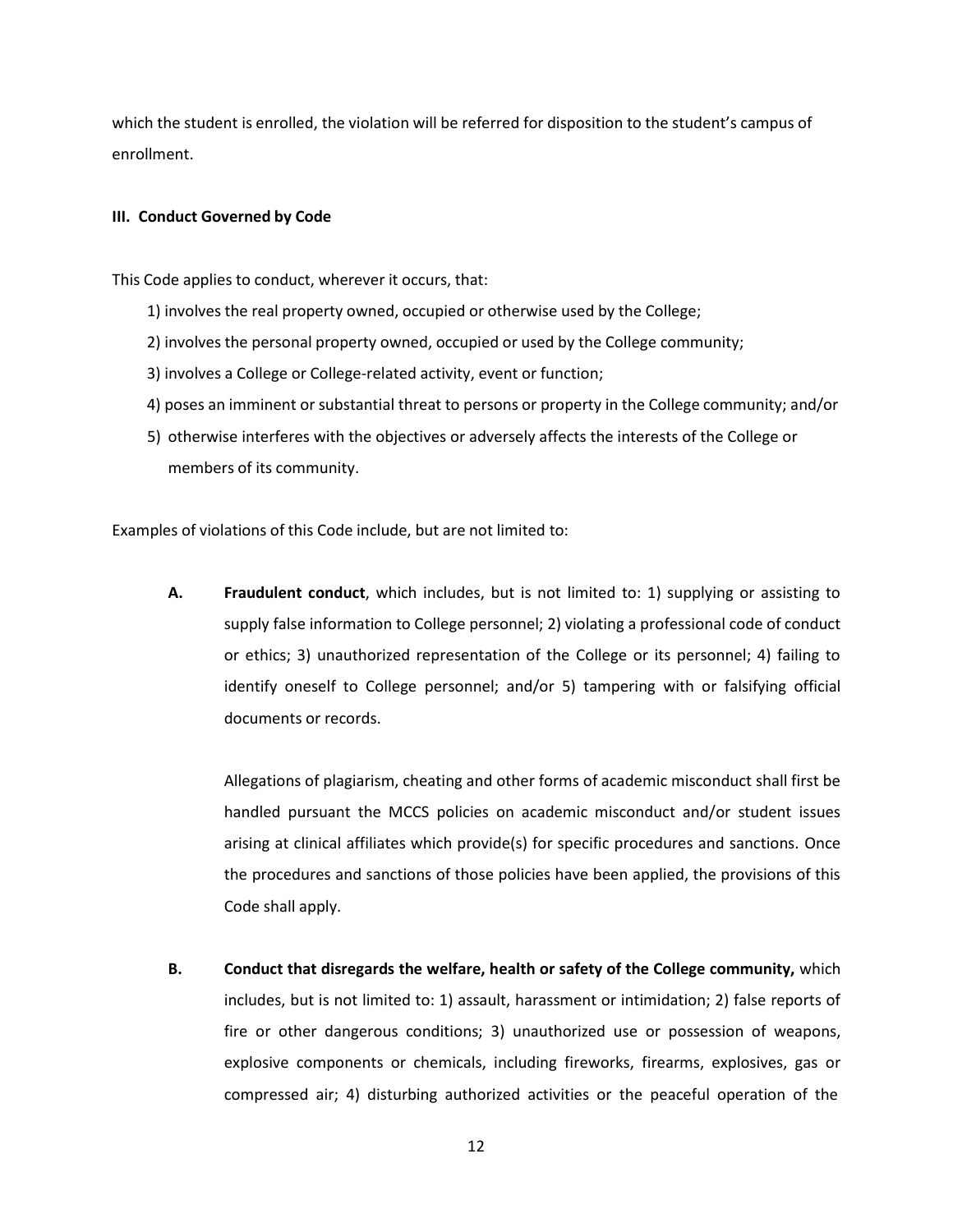College; 5) use, possession, sale or distribution of alcoholic beverages or drugs as prohibited by law or College policy; 6) being under the influence or knowingly in the presence of drugs or alcohol while on College property or at College related events; 7) action prohibited by health or safety regulations; 8) creation of a fire hazard or other dangerous condition; 9) restriction of vehicular or pedestrian traffic flow into or out of College property or facilities; 10) action that produces mental or physical discomfort, embarrassment, harassment or ridicule to any member of the College community; 11) intentionally placing a person or persons in reasonable fear of physical harm; 12) lewd or indecent behavior; 13) tampering with fire or safety equipment; 14) parking violations; 15) disobeying the lawful order of College personnel; and/ or 16) any other conduct that threatens or endangers the health or safety of one's self or others.

- **C. Improper use of property**, which includes but is not limited to 1) misuse, destruction, defacement or unauthorized requisition, removal or use of College or College community property; 2) unauthorized presence on College property; and/or 3) violation of College or System computer use policies.
- **D. Other conduct that interferes with the orderly business of the College**, which includes, but is not limited to 1) interference with or interruptions of classes and other college activities; 2) failure to comply with a sanction or special terms and conditions of admission, enrollment and/or participation imposed by the College; 3) interference or refusal to cooperate with an inquiry under the Code; 4) continuous violations of the Code; 5) aiding, abetting or inciting others to commit or cover-up a violation of the Code; 6) retaliation against a person for reporting an alleged violation of the Code; 7) acts of discrimination in violation of College or System policy; 8) conduct prohibited by civil or criminal law; 9) conduct that constitutes "special circumstances" as set forth in MCCS Policy 504, Section B.3.a-g; and/or 10) conduct prohibited by College or System policy.
- **E. Sexual misconduct and sexual assault**, as defined in and governed by MCCS Procedure 202.2 and MCCS Procedure 501.1.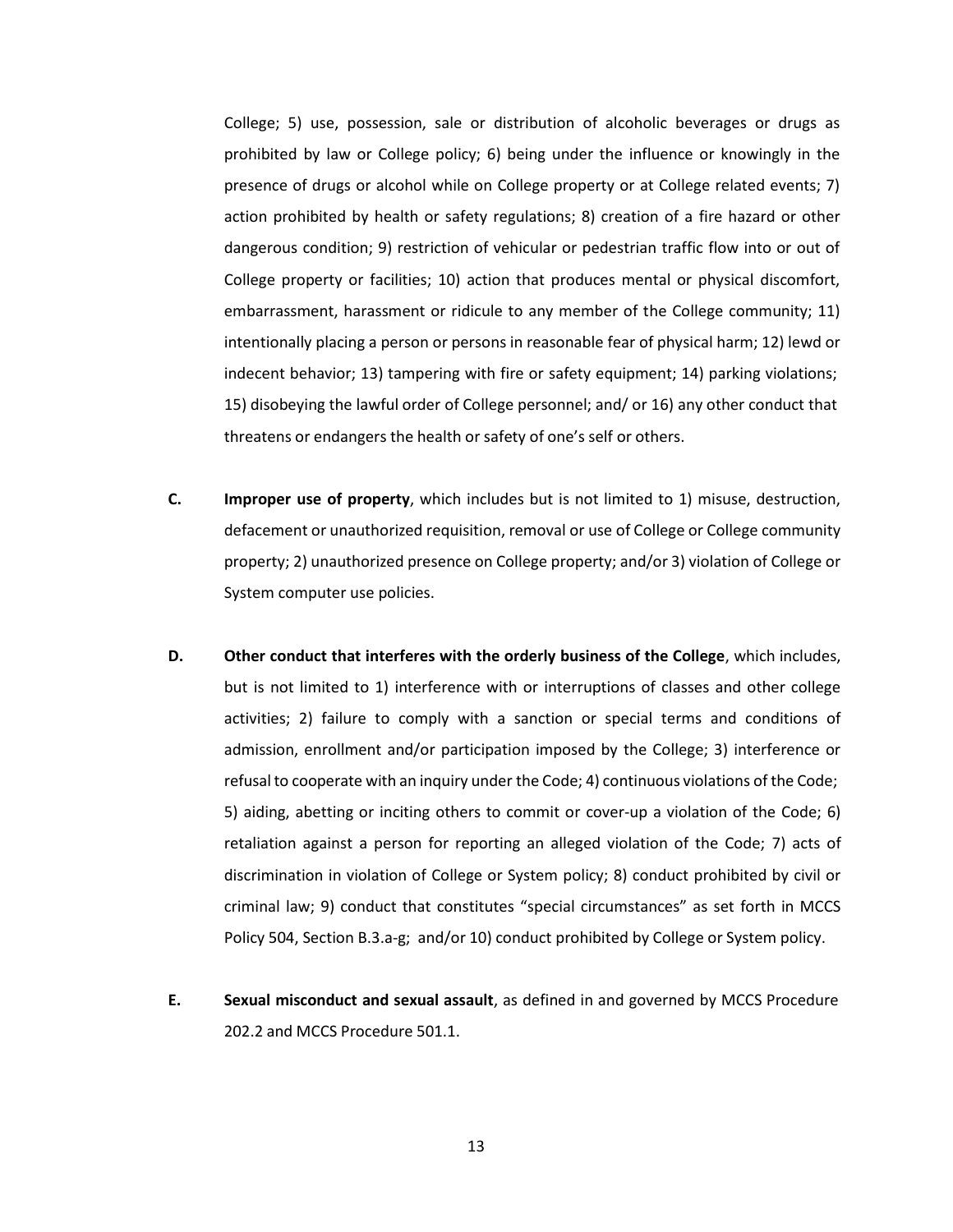- **F. Sexual harassment**, as defined in MCCS Policy 202 and governed by MCCS *Procedure 201.1/202.1 and* MCCS Procedure 202.2.
- **G. Dating violence, domestic violence and stalking,** as defined in and governed by MCCS Procedure 202.2 and MCCS Procedure 501.1.

Acts of sexual harassment, sexual assault, dating violence, domestic violence and stalking within the scope of Title IX's prohibitions are governed by MCCS Procedure 202.2. All other such conduct, excluding sexual harassment, is governed by MCCS Procedure 501.1. Sexual harassment outside the scope of Title IX is governed by MCCS Procedure 201.1/202.1. The College will determine the applicable procedure after review of the alleged conduct.

## **IV. Sanctions for Code Violations**

Students who violate this Code may be subject to one or more sanctions which include, but are not limited to:

- 1) an apology;
- 2) reprimand;
- 3) probation;
- 4) work or service requirement;
- 5) restitution;
- 6) fine;
- 7) prohibition from College classes, functions or facilities;
- 8) special terms and conditions of enrollment and/or participation;
- 9) forfeiture of room fee, room deposit and security deposit;
- 10) suspension or dismissal from a portion of the College;
- 11) suspension or dismissal from the whole of the College;
- 12) revocation of admission or a degree;
- 13) withholding a degree; and/or
- 14) any other action as the College deems appropriate.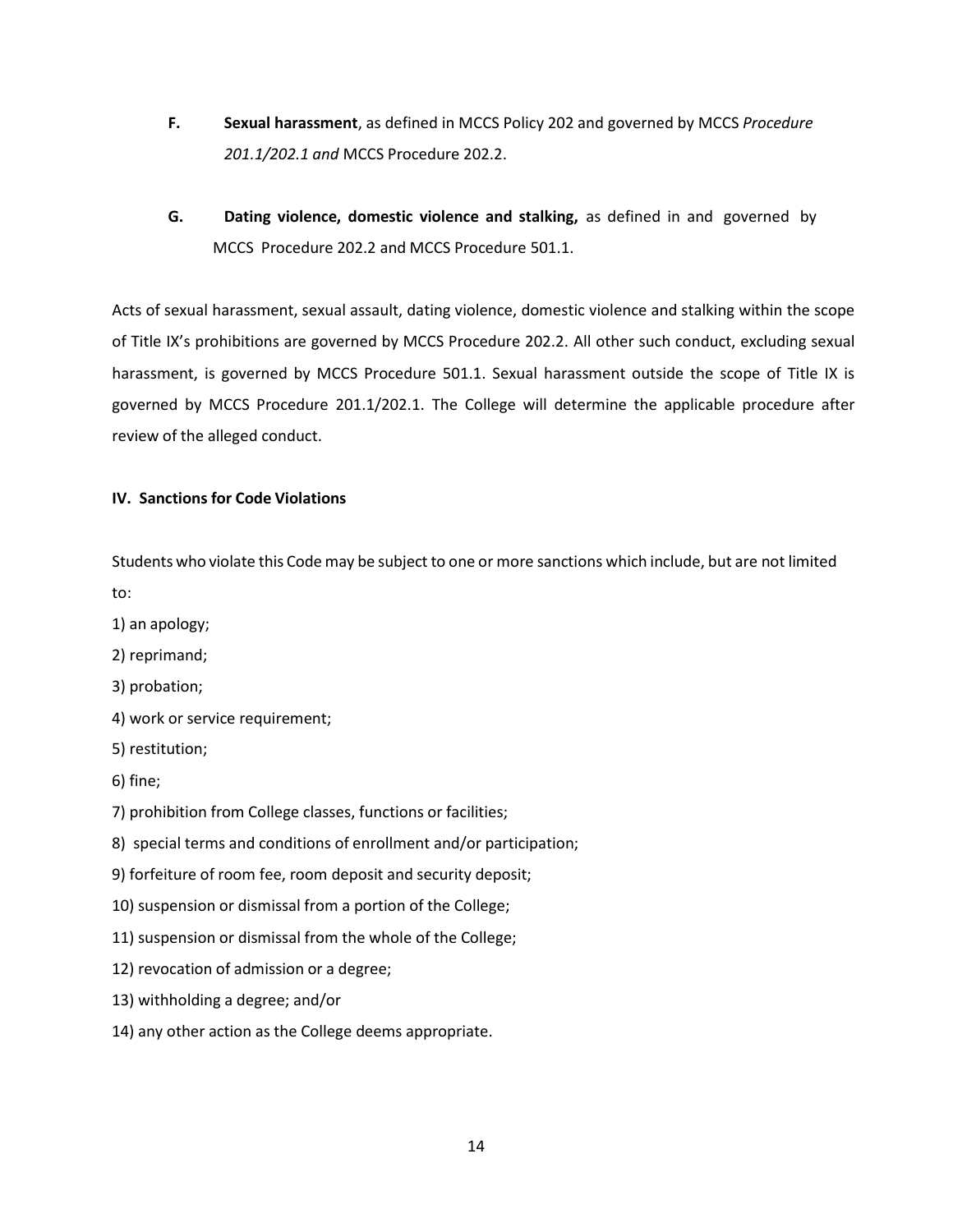The Dean of Students may suspend immediately a student if the Dean determines that the student's presence at the College poses an imminent threat of harm to self or others, or to property in the College community. Such suspension shall take effect when so designated and may not be stayed pending appeal unless otherwise determined by the College President.

#### **V. Procedure**

## **A. General**

In applying the provisions of this Code, MCCS accords students alleged to have violated this Code the following opportunities. First, students have the opportunities to be advised of the charges and the nature of the evidence against them, and be heard before an impartial decision-maker. Second, students have the opportunities to have sanctions based on substantial evidence (a standard of "more probable than not"); the decision explained in writing; and, in a Stage Two proceeding, have questions asked of opposing witnesses. Finally, students have the opportunity to be assisted by a person who may observe the proceeding and advise the student, but who may not speak on behalf of the student or otherwise participate in the proceeding. In cases where suspension or dismissal is likely or where criminal charges are pending, such an assistant may be an attorney, but such an attorney shall not be at the college's expense.

#### **B. Stage One**

The College Dean of Students ("Dean") and/or Disciplinary Officer ("Officer") (collectively "Investigator") shall investigate alleged violations of this Code. Such inquiries shall include notice to the student of the: 1) complaint; 2) Code sections that may have been violated; and 3) possible sanctions that may be imposed. The student shall be given an opportunity to be interviewed.

The Investigator may consider any information that the Investigator believes may be relevant and reliable information in determining whether it is more probable than not that the alleged conduct occurred, and that such conduct violated the Code. Upon concluding the inquiry, the Investigator shall notify the student in writing of the Investigator's findings of fact, Code provision(s) violated, if any, and a sanction(s), if any. The Investigator's decision shall take effect when so noted.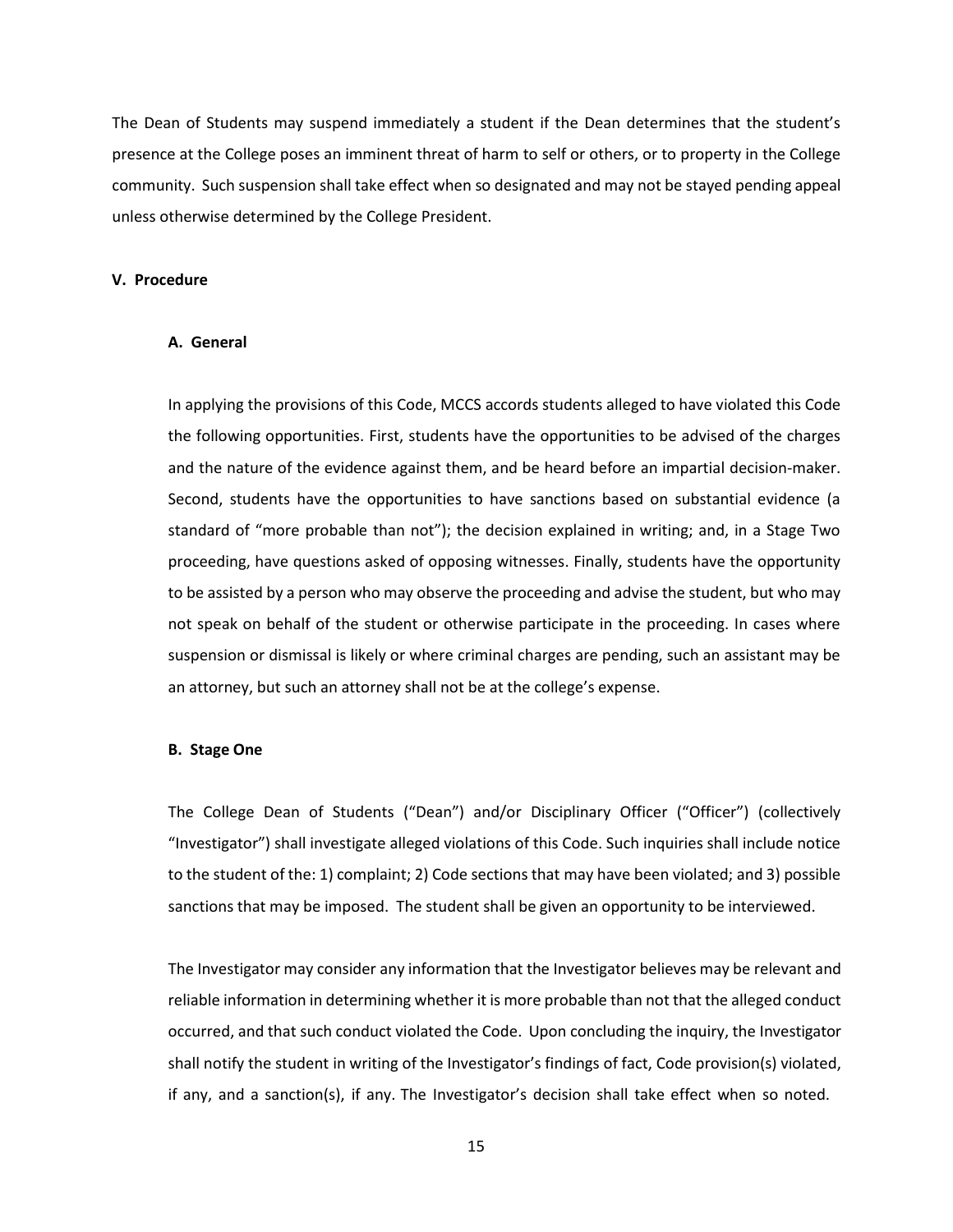Sanctions, other than interim suspension, may, in the discretion of the Dean, be stayed during any appeal. The Dean, but not an Officer, may at this stage impose a sanction of dismissal or suspension.

#### **C. Stage Two**

A student who does not accept discipline imposed at Stage One may request a Stage Two proceeding. A person materially affected by the alleged Code violation (such as the victim of the alleged conduct) may request a Stage Two proceeding in order to review a Disciplinary Officer's decision either to dismiss or impose a relatively low sanction in the case.

#### **1. Request**

A request for a Stage Two proceeding must be submitted in writing to the Dean within two (2) school days following the day the student receives the Investigator's written decision, and must state specifically the grounds for the request. A student who fails to file a proper and timely request may be deemed to have waived the right.

#### **2. Committee**

A Stage Two proceeding shall be heard by a Disciplinary Committee ("Committee") which shall consist of at least three and not more than five members, each appointed by the College President. At least one member should be a faculty member and one member may be a student. The President shall appoint a Chair.

#### **3. Hearing**

After receiving the student's request, the Committee Chair shall notify the student, Dean and/or Officer of the time and location for the hearing. A hearing shall be held assoon as practical and shall proceed as follows: The Committee Chair shall preside; the Dean and/or Officer will present the charges, information and findings against the student; the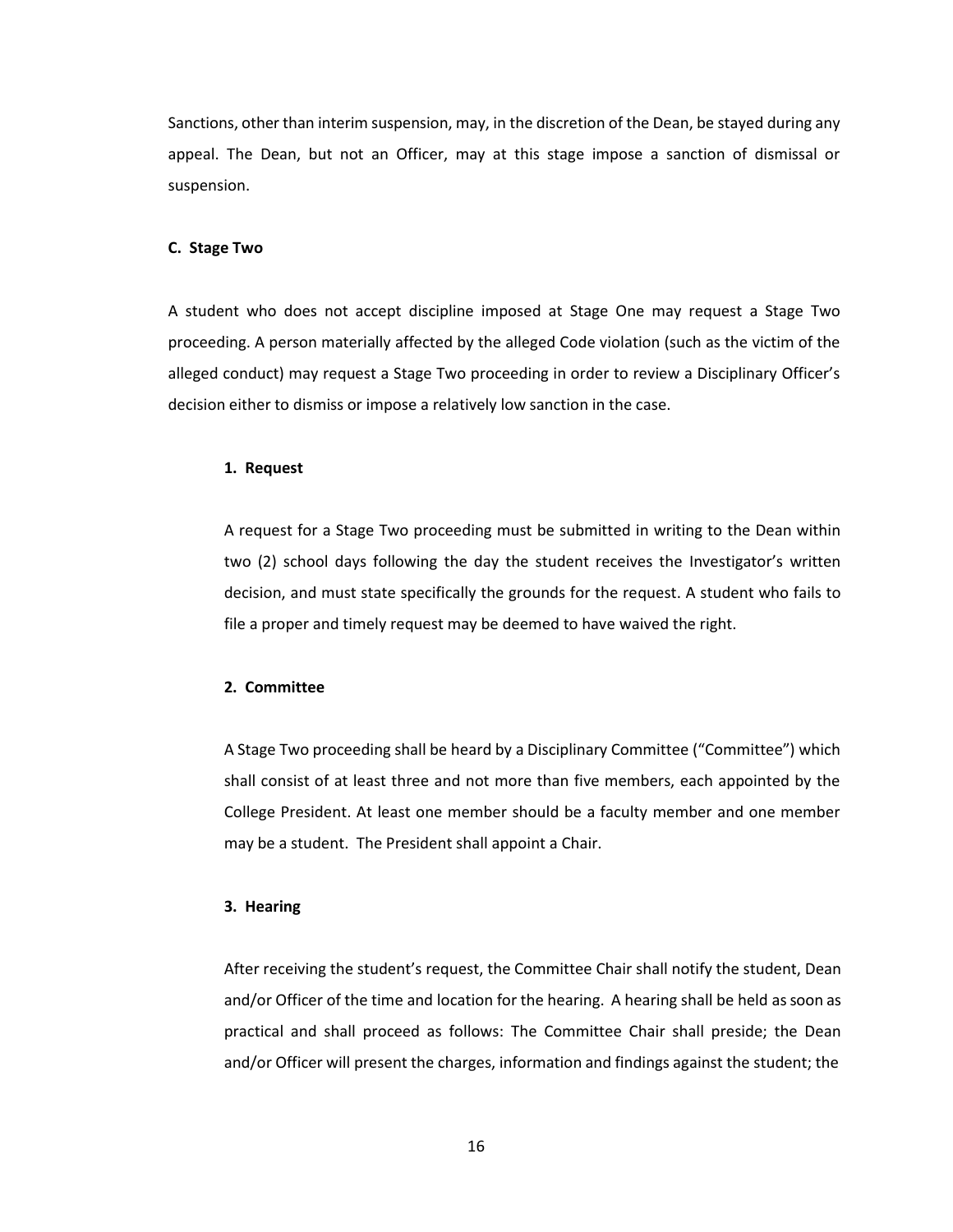student will respond to the case presented by the Dean and/or Officer; and the Dean and/or Officer and student may then each summarize orally their position.

All or a portion of the hearing may, at the discretion of the Committee, be closed to persons other than those recognized by the Chair. If a student does not attend the hearing, the Committee may commence the hearing or continue the hearing to a later time or date. Only the members of the Committee may pose questions to the witnesses or parties. The Committee is not bound by court rules of evidence or procedure.

#### **4. Decision**

The Committee will convene in closed session to find facts and determine any Code violation(s). The Committee may consider any relevant and reliable information in determining whether it is more probable than not that the alleged conduct occurred, and that such conduct violated the Code. The Committee is not bound by the Investigator's findings and sanctions. The Committee may impose any appropriate sanction up to and including dismissal. Disciplinary sanctions imposed by the Committee take effect immediately unless otherwise specified. A majority of Committee members present and voting will prevail.

#### **D. Stage Three**

A student may appeal to the College President only a Committee sanction of suspension or dismissal from the College. Such appeal must be submitted in writing to the President within two (2) school days following the day when the student receives the Committee's written decision, and must state specifically the grounds for appeal. Such appeals shall be limited to the Committee's procedures and the appropriateness of the sanction. A student who fails to file a proper and timely appeal may be deemed to have waived the right to appeal. The President may also grant a request by a person materially affected by the alleged Code violation to review a decision of the Disciplinary Committee to dismiss a case or to impose a relatively low sanction. In all cases, the President shall issue a written decision as soon as practical after the hearing. The President is not bound by the decisions of either the Investigator or Committee.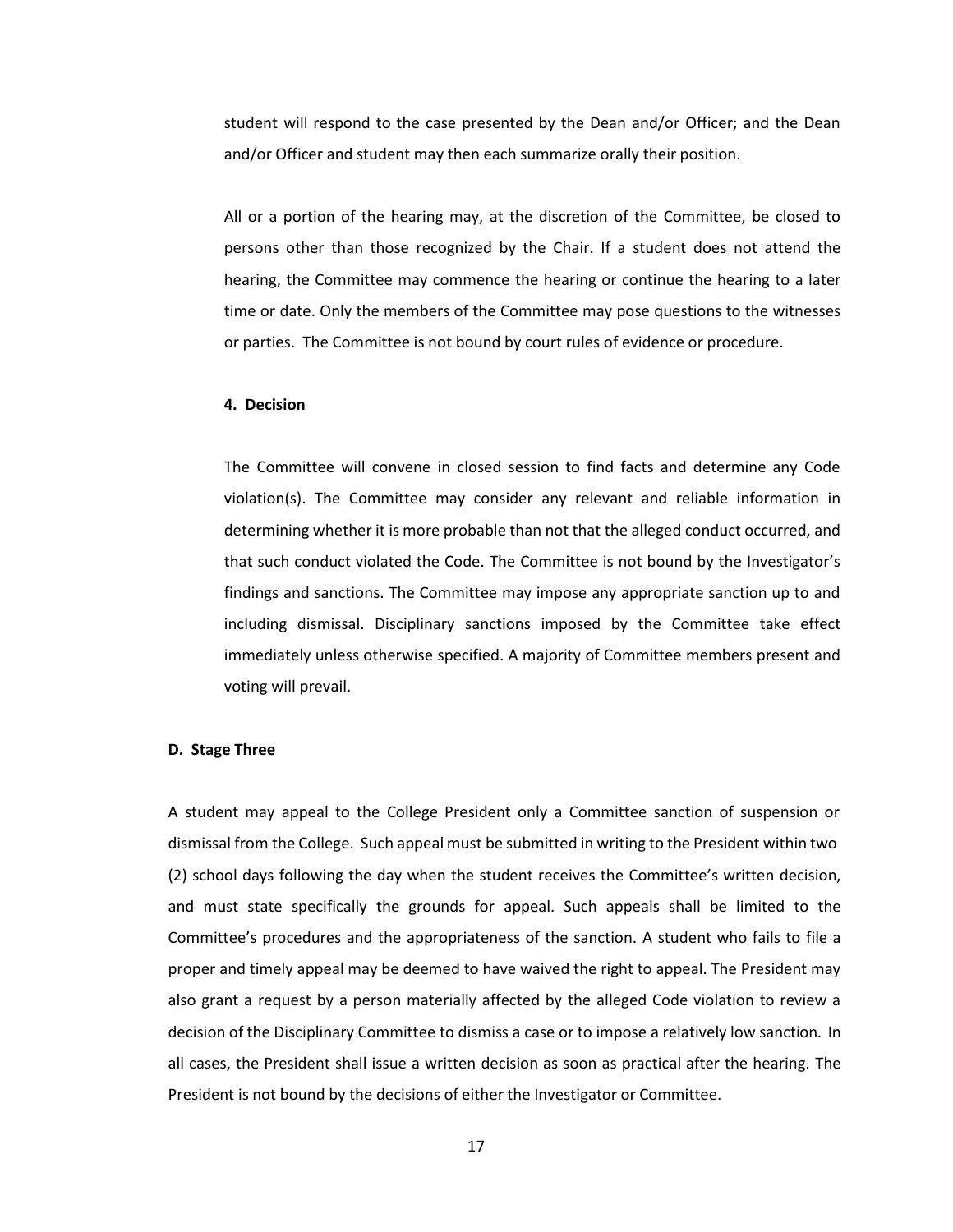#### **VI. Notice and Receipt of Notice**

A College may provide a notice under this Code to a student either in person or to the student's most recent electronic, campus or U.S. mail address on file at the College. A student will be deemed to have received such notice immediately when informed in person; within 24 hours when notified by electronic or campus mail; and within 72 hours of the date of mailing when notified by U.S. mail. In all instances, a student has an affirmative duty to remain in contact with the College while a matter is pending under this Code.

#### **VII. Coordination of this Code with the MCCS Policy on Special Conditions**

When the student conduct at issue involves "special circumstances" as described in MCCS Policy 504, the College may seek guidance from the provisions of that policy.

#### **VIII. Certain Athletic Determinations**

The provisions of this Code apply to misconduct related to participation in athletics. The procedures of this Code do not, however, apply determinations of whether a student may be a member of, or receive playing time for, a college athletic team because the student has engaged in conduct detrimental to the team. Those determinations shall be made by the coach, provided that the affected student may appeal the coach's decision to the College Dean of Students.

For purposes of this provision, "conduct detrimental to the team" includes, but is not limited to, conduct that is unsportsmanlike to fans, officials or opposing coaches or players; disruptive to practices and other team events; brings disruption or disrepute to the team through misconduct or violations of law, College or System policy; or is otherwise contrary to the principles taught through athletic competition, such as reliability, diligence, commitment, teamwork and the willingness to take seriously the duty to represent the College honorably during competition. Each College may adopt a more specific definition of "conduct detrimental to the team" that furthers the educational purposes of athletic competition.

## **IX. Traffic Violations**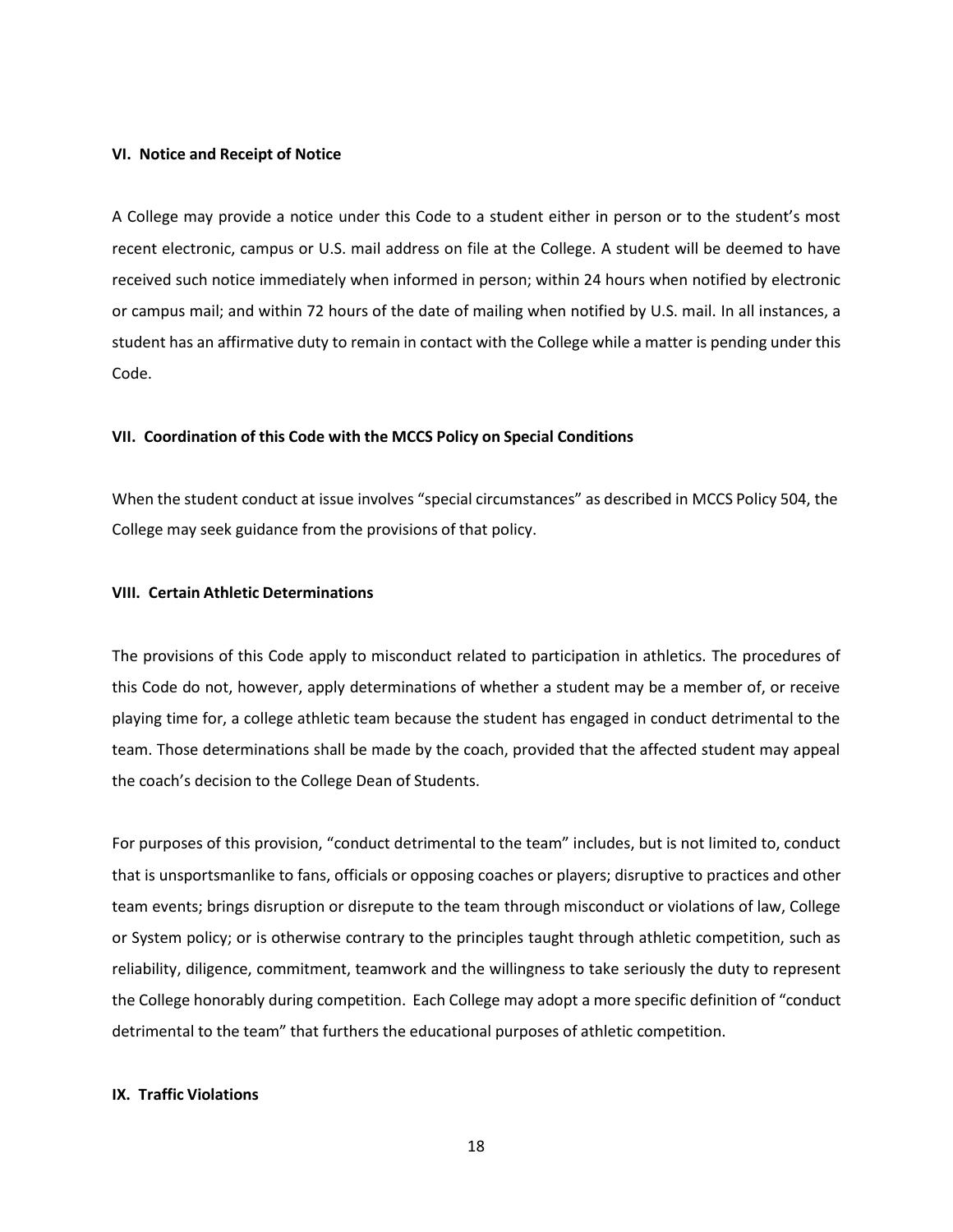A student violation of a rule governing a moving, parked or standing vehicle on property owned, operated or under the control of the MCCS shall be processed under this Code only if the sanction sought by a college is suspension or expulsion from college for that violation. In all other cases, a college shall provide a process that permits a student an informal opportunity to contest the alleged violation before a person designated by the college to hear such contests.

## **X. Definitions**

The following terms have the following meanings when used in this Student Code of Conduct, unless the context indicates otherwise:

**"Code"** meansthis Student Code of Conduct; **"College"** means a college of the Maine Community College System; **"College Activity"** means an activity under the auspices of the College, including activities of students and student organizations; **"College Community"** means any person or organization that attends, performs services for, is employed by, visits or otherwise uses the College; **"College Personnel"** means any instructor, administrator, employee, committee or contractor of the College or System; **"Course"** means any class of instruction, regardless of credit, offered by the College; **"President"** means a College President; **"Property"** means the real and personal property controlled through ownership, rental, charter or other means by the System, College, State of Maine or a member of the College Community. "Property" includes written documents and computer programs, files and resources; **"School Day"** means a day that the College is open for instruction; **"Student Organization"** means an organization that acts or purports to act for a student in matters regarding the College; and **"System"** means the Maine Community College System.

REFERENCES: 20-A M.R.S.A. §12706(7); *MCCS Policy 504*

DATE ADOPTED: June 24, 2009

DATE(S) AMENDED: April 28, 2010; June 22, 2011; May 3, 2013; June 25, 2014; June 21, 2017; July 8, 2020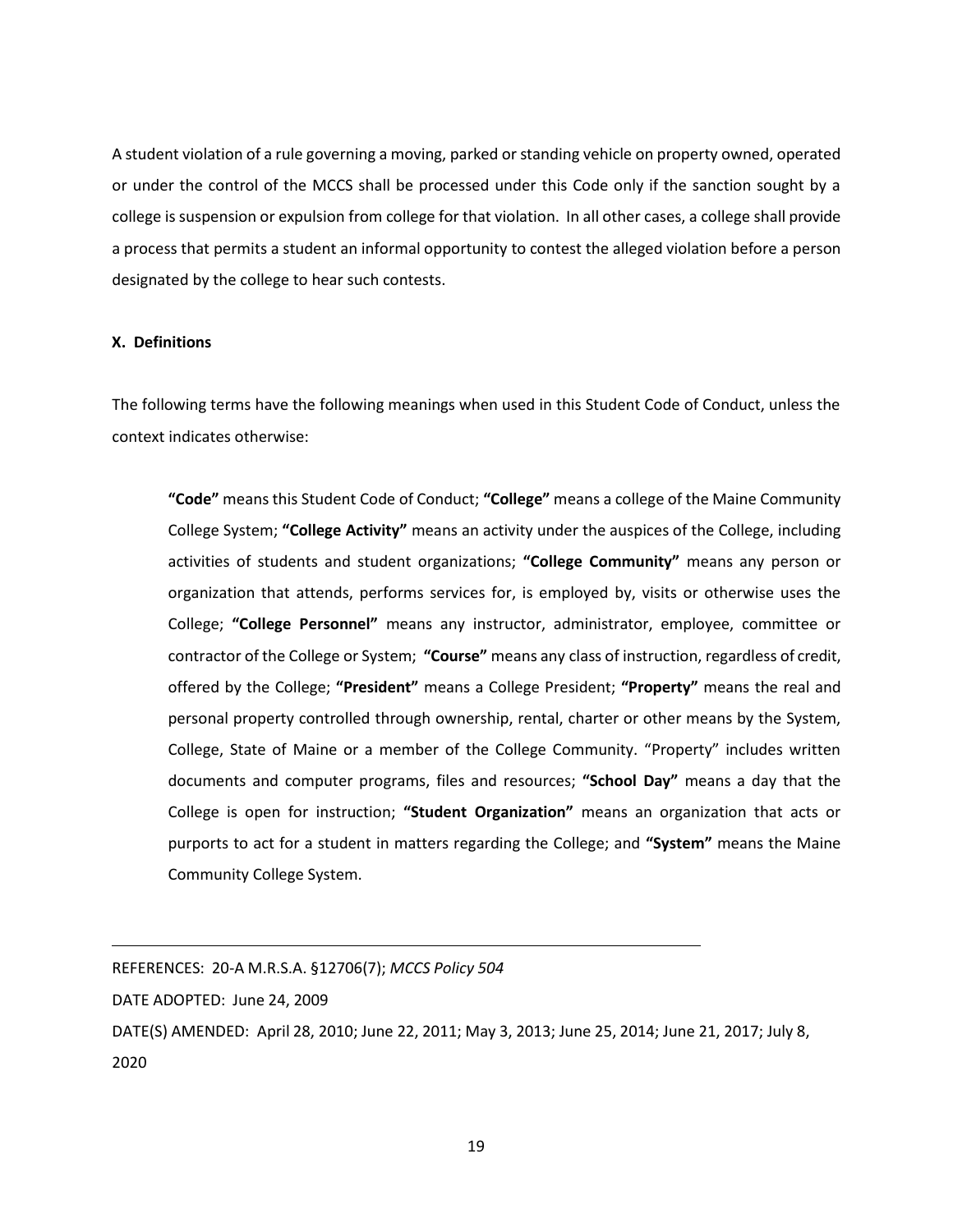## **Student Sexual Misconduct and Assault, Stalking and Relationship Violence**

#### **Section 501.1**

PURPOSE: To define and proscribe non-consensual sexual activities, stalking, dating violence and domestic violence not governed by Title IX

#### **A. Introduction**

This procedure governs acts by students of nonconsensual sexual conduct, dating and domestic violence and stalking that do not fall within the scope of Title IX of the Education Amendments of 1972. Such acts within the scope of Title IX are governed by MCCS Procedure 202.2. This procedure supplements the MCCS Student Code of Conduct ("Code") by defining the prohibited acts of non-consensual sexual conduct, dating and domestic violence, and stalking governed by this procedure; explaining the procedures that will apply to the handling of such alleged violations; and providing important additional information to all students. The definitions of prohibited conduct governed by this procedure reflect Maine law where applicable and may differ from the federal definitions required in Procedure 202.2.

## **B. Definitions**

For purposes of this procedure, the following terms have the following meanings.

1. "Reliable Consent" is a knowing, voluntary, and mutual decision among all participants to engage in sexual activity. Consent can be given by words and/or actions, as long as those words and/or actions create clear permission regarding willingness to engage in the sexual activity at the time of the activity. Mere acquiescence to the sexual activity shall not be regarded as reliable consent.

Reliable consent has been obtained when a reasonable person in the Respondent's position would understand through words and/or actions that the person has voluntarily agreed to the sexual activity, at the time of the activity. Agreement to engage in one sexual activity (such as a touching) is not agreement to engage in a different sexual activity (such as an act). Agreement can be withdrawn at any time and, if so withdrawn, the sexual activity shall stop. Agreement from a person who is visibly under the influence of alcohol or drugs or otherwise impaired shall not be regarded as reliable consent.

2. "Acquiescence" means a person's submission to engaging in one or more sexual activities without communicating either reliable consent or an express physical or verbal objection.

3. "Sexual misconduct" means the following where there is no reliable consent: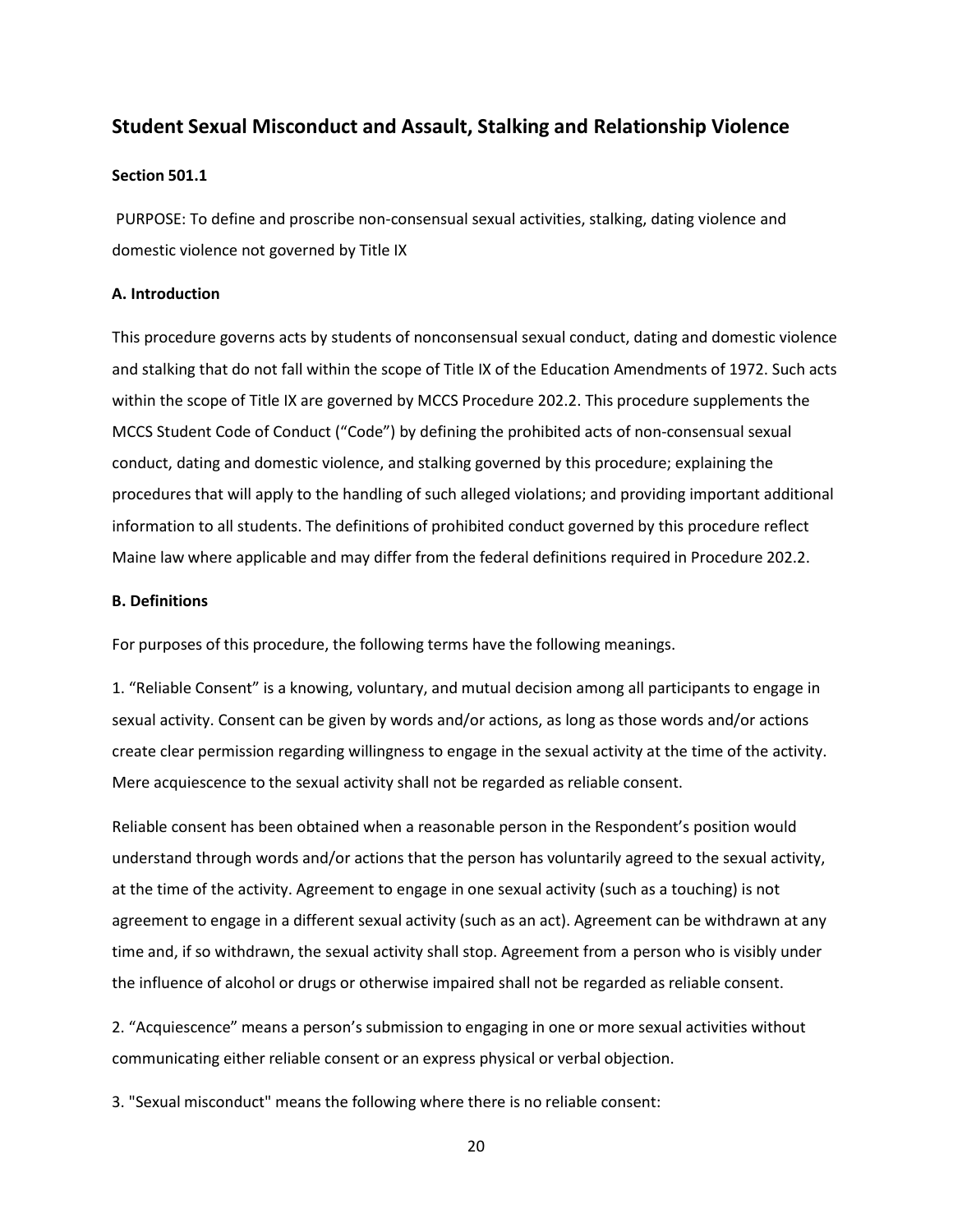a. "Sexual touching," which means any intentional touching of the breasts, buttocks, groin or inner thigh, directly or through clothing; or

b. "Sexual contact," which means any intentional touching of the genitals or anus, directly or through clothing, other than as would constitute a sexual act, or

c. "Sexual act," which means any intentional act when that act involves direct physical contact between the:

1) Genitals of one and the mouth or anus of another; or

2) Genitals of one and the genitals of another; or

3) Genitals or anus of one and an instrument or device manipulated by another person.

4. "Sexual assault" means any sexual misconduct as defined above where, at the time of the sexual activity, the Complainant:

a. Expressly communicated by words or physical act(s) a timely objection; or

b. Was visibly intoxicated or otherwise visibly impaired; or

c. Was unconscious, incapacitated, or otherwise unaware that sexual activity was occurring or about to occur; or

d. Was placed in reasonable fear of physical injury or other harm because of the Respondent's use or threatened use of physical force or other harm.

5. "Dating Violence" means violence committed by a person who is or has been in a social relationship of a romantic or intimate nature with the victim. The existence of such a relationship shall be determined based on a consideration of the following factors:

a. the length of the relationship;

b. the type of relationship; and,

c. the frequency of interaction between the persons involved in the relationship.

6. "Domestic Violence" means one of the following criminal acts against a family or household member:

a. Assault- intentionally, knowingly or recklessly causing bodily injury or offensive physical contact;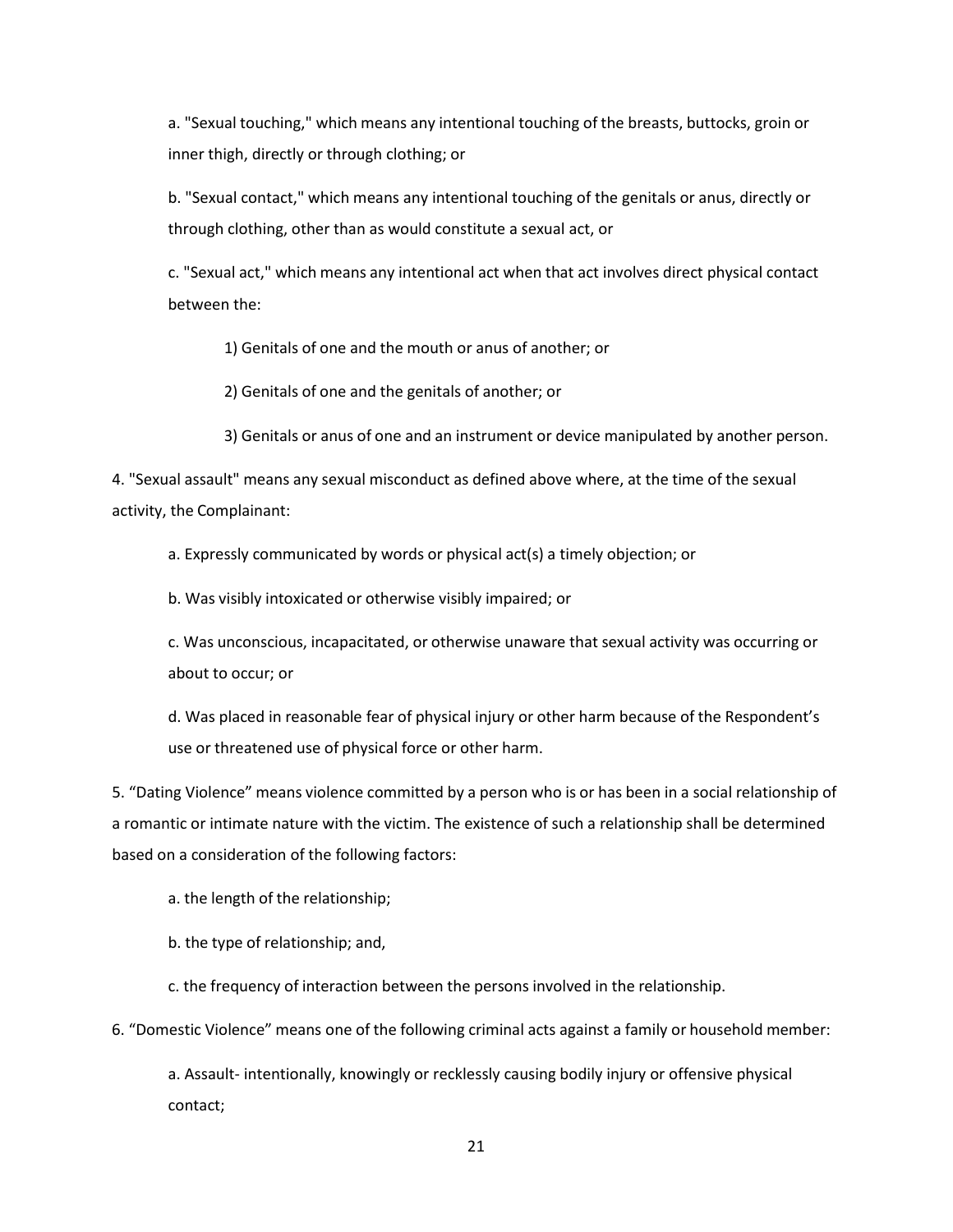b. Criminal threatening - intentionally or knowingly placing a person in fear of imminent bodily injury;

c. Criminal terrorizing- communicating a threat of violence that places a person in fear for their safety or the safety of another;

d. Reckless conduct- recklessly creating a substantial risk of bodily injury to another person;

e. Stalking- intentionally or knowingly engaging in a course of conduct directed at or concerning a family or household member that would cause a reasonable person to; i) suffer serious inconvenience or emotional distress, ii) fear death or fear the death of a close relation, iii) fear damage or destruction to or tampering with property, or v) fear injury to or the death of an animal owned by or in the possession and control of that person; or

7. "Stalking" means the conduct described in subsection 6.e, but the conduct may be directed at or concerning any person.

8. "Complainant" means a person who believes he orshe experienced sexual misconduct or assault by student.

9. "Respondent" means a student accused of sexual misconduct or assault.

10. "Retaliation" means pressuring a person to drop or support a complaint or to provide false or misleading information; pressuring a person to participate or refrain from participating as a witness in a proceeding; or engaging in conduct that may reasonably be perceived to affect adversely that person's educational, living, or work environment for making a good-faith report or participating in good faith in an investigation.

## **C. Prohibited Conduct**

It is a violation of the Student Code of Conduct for a student to intentionally engage in sexual misconduct or sexual assault, stalking, dating violence or domestic violence or to retaliate against a person who in good faith reports or participates in an investigation under this procedure. A student may be found responsible for retaliation even if not found responsible for the underlying alleged conducted.

#### **D. Reports to a College**

1. When to Report. Students are advised to report allegations of sexual misconduct or sexual assault, stalking, dating violence or domestic violence immediately or as soon as possible.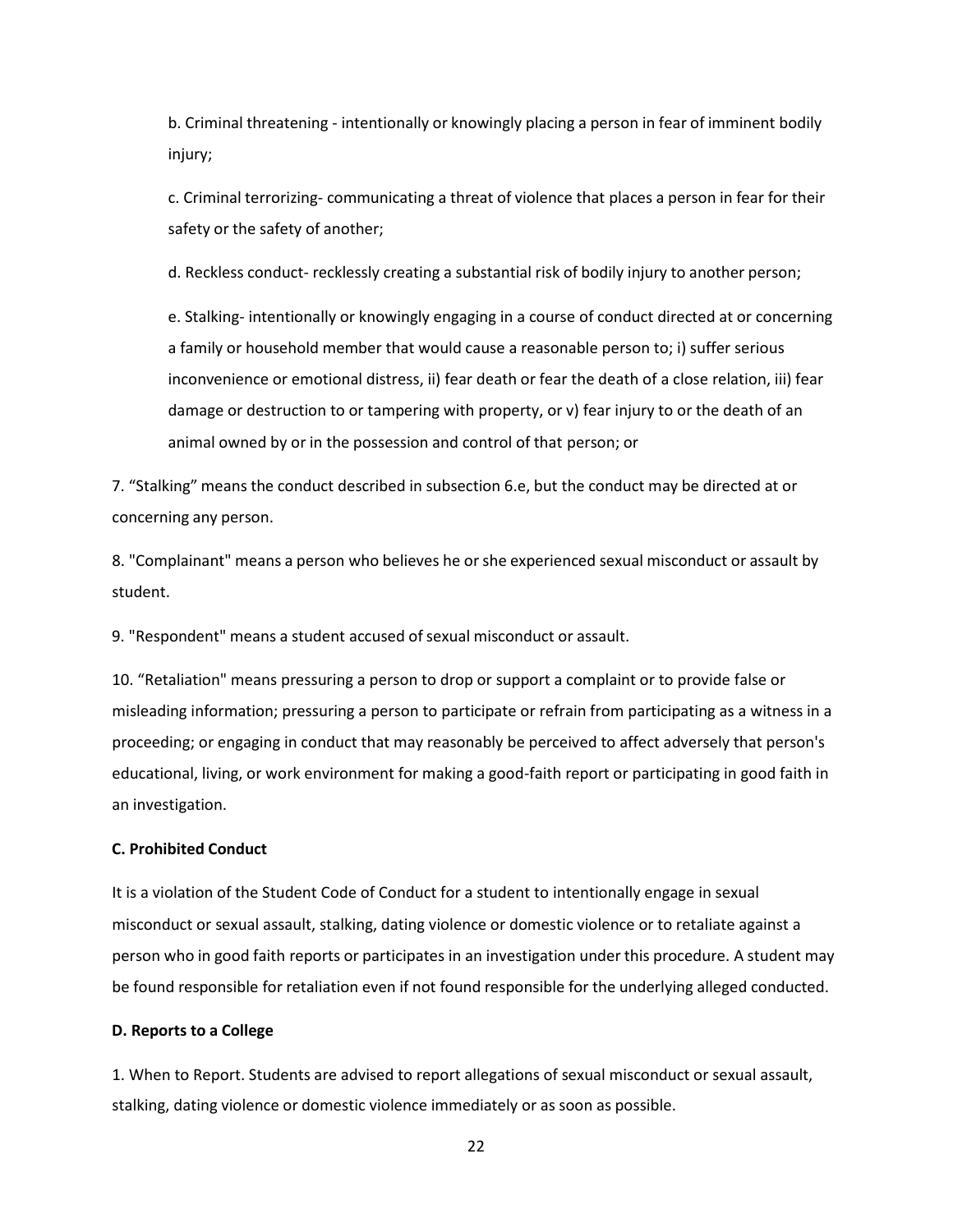2. Where to Report. Reports should be given to the Title IX Coordinator. Any other employee who receives such a report shall immediately share the report with the Title IX Coordinator. The Title IX Coordinator will determine whether the conduct is governed by this procedure or by MCCS Procedure 202.2 (Title IX Sexual Harassment Procedure).

3. What to Report. A complaint may be made orally or in writing, and should be as specific as possible. A report should disclose the identity of the person(s) alleged to have engaged in the complained of conduct, and the location(s), date(s) and description of the alleged acts. A College cannot take complaints "off the record." Once a College receives such information, it has a duty to investigate and possibly take action even if, at the time of the complaint, the Complainant does not want the College to do either. Unless the Complainant signs a written statement specifying withdrawal of the complaint, the Complainant may not be deemed to have withdrawn her or his complaint.

4. False Reports. It is a violation of the Code for any student to intentionally file a report of any kind with a College official when the student knows that such report, by fabrication or material embellishment, is false.

#### **E. Information Provided to a Complainant at the Time of a Report**

At the time of a report to the Title IX Coordinator, the College shall provide to the Complainant a copy, or hypertext links to copies, of the Code, this Procedure and the Appendices to this Procedure. The Respondent shall receive copies or hypertext links upon notification of the allegation(s). Students are hereby advised of the following:

1. Preserving Evidence. It is important to preserve all evidence, including but not limited to physical evidence, text messages, social media, photographs, and security video in any way related to an allegation of sexual assault or misconduct, stalking, domestic violence, dating violence, retaliation, or request for a protective order.

2. Confidentiality. The College uses best efforts to protect the confidentiality of the identity and allegations involved in a report, including keeping all records confidential to the extent permissible by law. Information regarding reports of alleged violations, and any investigation or review of those reports, including sanctioning determinations, will be shared among College officials with a legitimate educational interest or with external individuals or entities only on a need-to-know basis and only as permitted by College policy and applicable law. A College will be required to disclose the Complainant's name, statements and allegations to the Respondent. A College may choose to comment publicly, in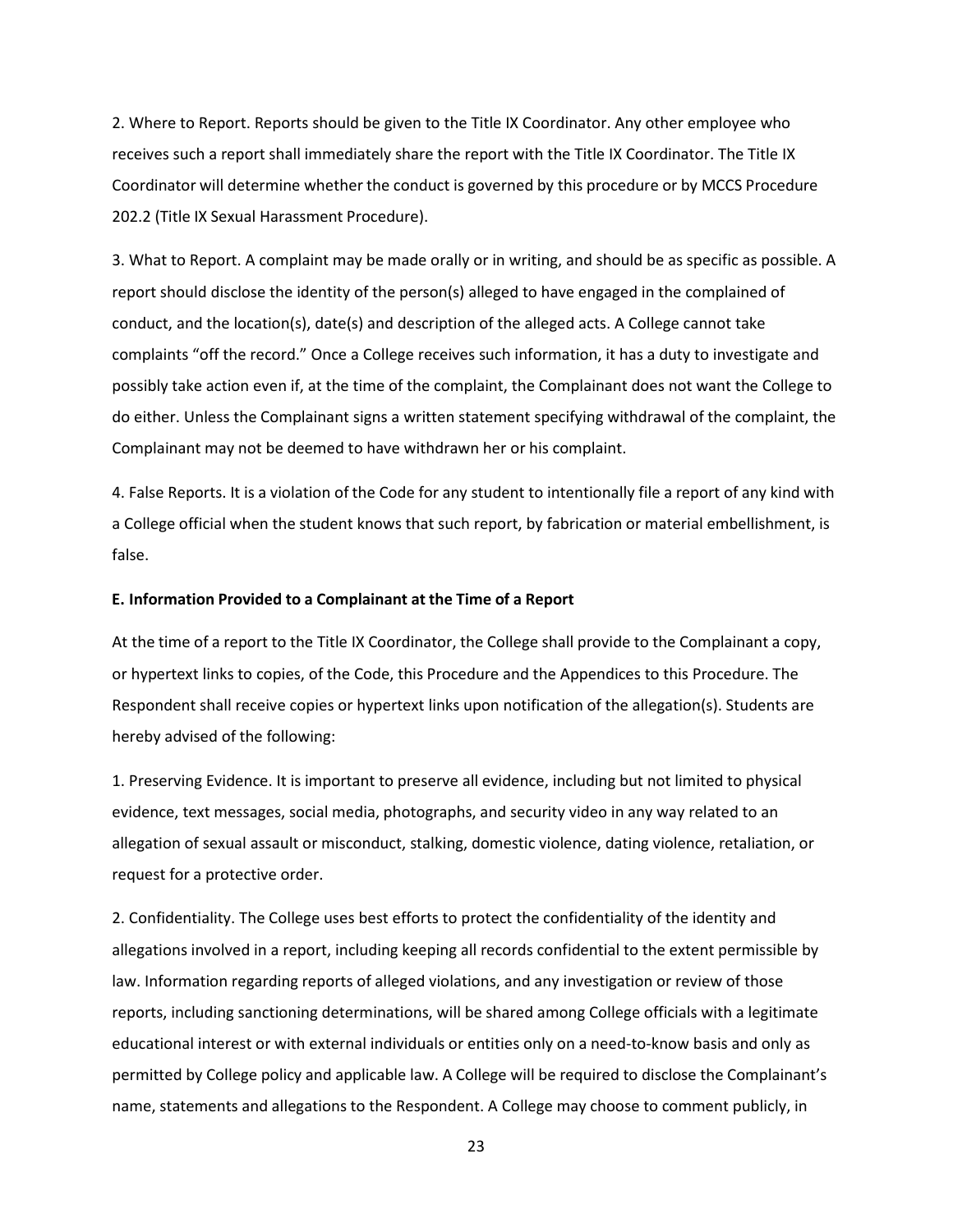writing or otherwise, to the extent permitted by law, regarding the decision reached if, in the judgment of the College, the best interests of the community would be served by

such a disclosure. If possible and appropriate, the anonymity of the student(s) involved will be protected.

3. Counseling, Health and Mental Health Services. Counseling, health and mental health support services are available on campus and/or in the area and both the Respondent and the Complainant shall be provided with information to access available services. A list of such services is attached in the Appendix to this procedure.

4. Law Enforcement. The complainant has the right to contact, and file a criminal complaint with, the police. A list of such authorities is attached in the Appendix. The police can advise and assist with the Complainant's option to request from a court that a temporary or permanent restraining order, or other protection or no-contact order be issued against an alleged offender.

5. Victim Advocacy and Legal Assistance Services. Victim advocacy and legal assistance services are also available. A list of such services is attached in the Appendix.

6. Financial Aid and Visa and Immigration Assistance. Information regarding student financial aid issues may be obtained from the College's Financial Aid Office. International students may obtain information regarding visa and immigration issues from the College's Designated School Official. A listing of contacts at each college are included in the Appendix.

## **F. Investigations**

The College shall use the Code of Conduct in conducting an investigation of reports or allegations of conduct within the scope of this procedure.

### **G. Interim Steps While an Investigation is Conducted**

A College shall consider what interim steps, if any, should be taken until the investigation and findings are complete. Such steps include, for example, changing the affected student(s) academic, living, transportation, and working situations if requested and reasonably available.

### **H. Participation during Proceedings**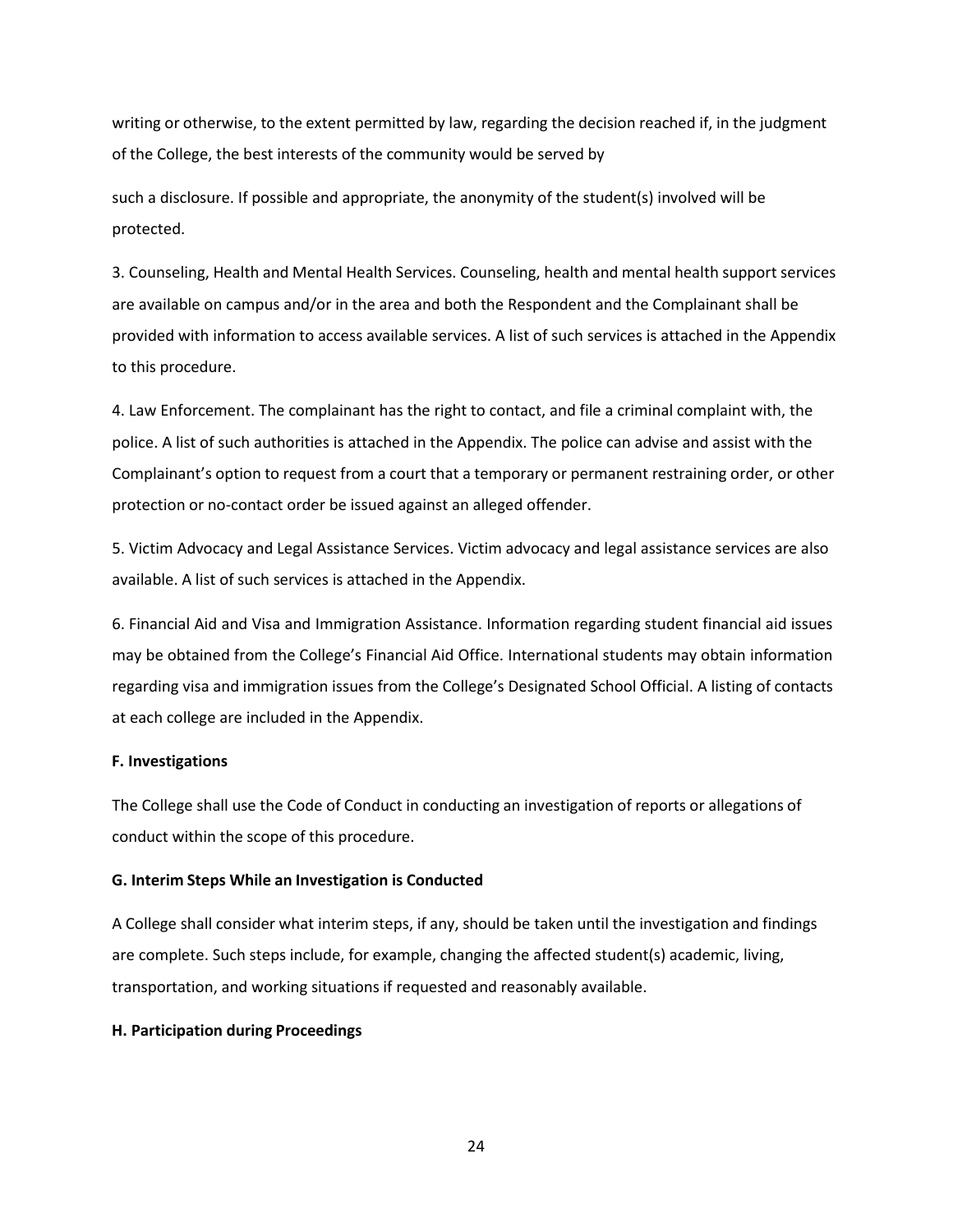Consistent with the Code, both the Complainant and the Respondent shall have the same opportunity to have others present during internal disciplinary proceedings, including the opportunity to be accompanied to related meetings by an advisor of their choice.

#### **I. Outcomes**

At the time that the College makes its final findings, the College shall in writing notify simultaneously the Complainant and Respondent of:

1. Whether the Respondent was found to violate the Code and, ifso, the provisions violated and discipline imposed; and

2. The Respondent's and Complainant's rights under the Code to appeal the findings and any discipline.

### **J. Discipline**

A violation of this procedure shall result in discipline under the Code. With regard to cases involving sexual conduct, because of the wide range of conduct that exists between cases of violent assault and cases of sexual contact resulting from poor communication, the following guidelines shall assist Colleges in determining the appropriate discipline for each case.

1. Sexual Assault vs. Sexual Misconduct. Findings of sexual assault shall be regarded as more severe than findings of sexual misconduct.

2. Types of Sexual Misconduct. Findings of a sexual act shall be regarded as a more severe form of sexual misconduct than findings of sexual contact, and findings of sexual contact shall be regarded as a more severe form of sexual misconduct than findings of sexual touching.

3. Cases of Acquiescence. Findings that a student did not obtain reliable consent and instead relied upon mere acquiescence shall be regarded as important but less severe than cases involving sexual assault.

4. Repeat Violators. Findings that a student was previously found responsible for sexual misconduct or sexual assault shall be regarded as more severe than a first-offender.

## **K. Retaliation**

The College will take appropriate steps to ensure that a person who in good faith reports or participates in an investigation under this procedure will not be subjected to retaliation by the Respondent or others. Anyone who has experienced retaliation is strongly encouraged to report that concern using the procedures in Section D above.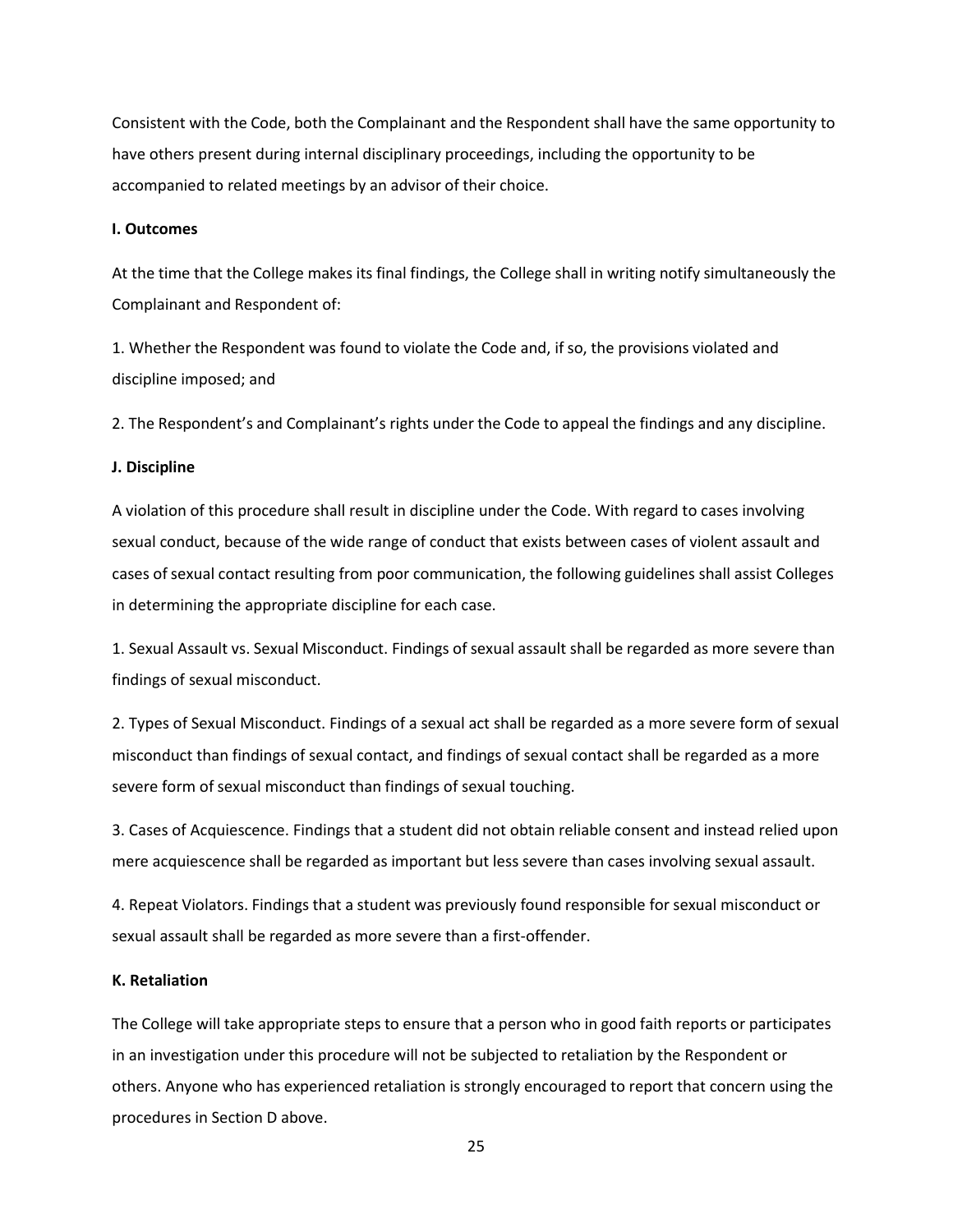#### **L. Protective Orders**

Complainants have the right to request from a court that a temporary or permanent restraining order, or other protection or no-contact order be issued against an alleged offender. Only the police, and not College security, have the authority to enforce such an order by arresting a person who violates the order. The Complainant should, therefore, promptly inform the College if such an order is obtained so that the College may be better prepared to more promptly contact the police if necessary.

### **M. Primary Authority and Annual Training**

The Dean of Student and/or Enrollment Services at each college shall have primary responsibility for overseeing the application of this procedure. The Deans shall ensure that Disciplinary Officers, Resident Directors, Resident Assistants, Disciplinary Committee Members and other pertinent employees are annually informed about this procedure. The Deans shall further consult with the MCCS General or Assistant Counsel on questions arising under, or recommendations to improve, this procedure.

## **N. Other**

Nothing in this procedure shall be construed to confer a private right of action upon any person to enforce the provisions of this procedure.

## **O. Appendix**

The Appendix of services and authorities referenced in Section F above is attached to this procedure and may be updated as needed, without prior approval by the presidents.

REFERENCES: 20-A M.R.S.A. §12706(7); The Campus SaVE Act (§304 of the re-authorized Violence Against Women Act of 2013 (VAWA); 20 U.S.C. §1092(f)(8) (Clery); MCCS Policies 501 and 807; MCCS Procedures 202.2 and 501.2.

DATE ADOPTED: June 24, 2014

DATE(S) AMENDED: April 2, 2020 (effective May 18, 2020); August 5, 2020 (effective August 14, 2020)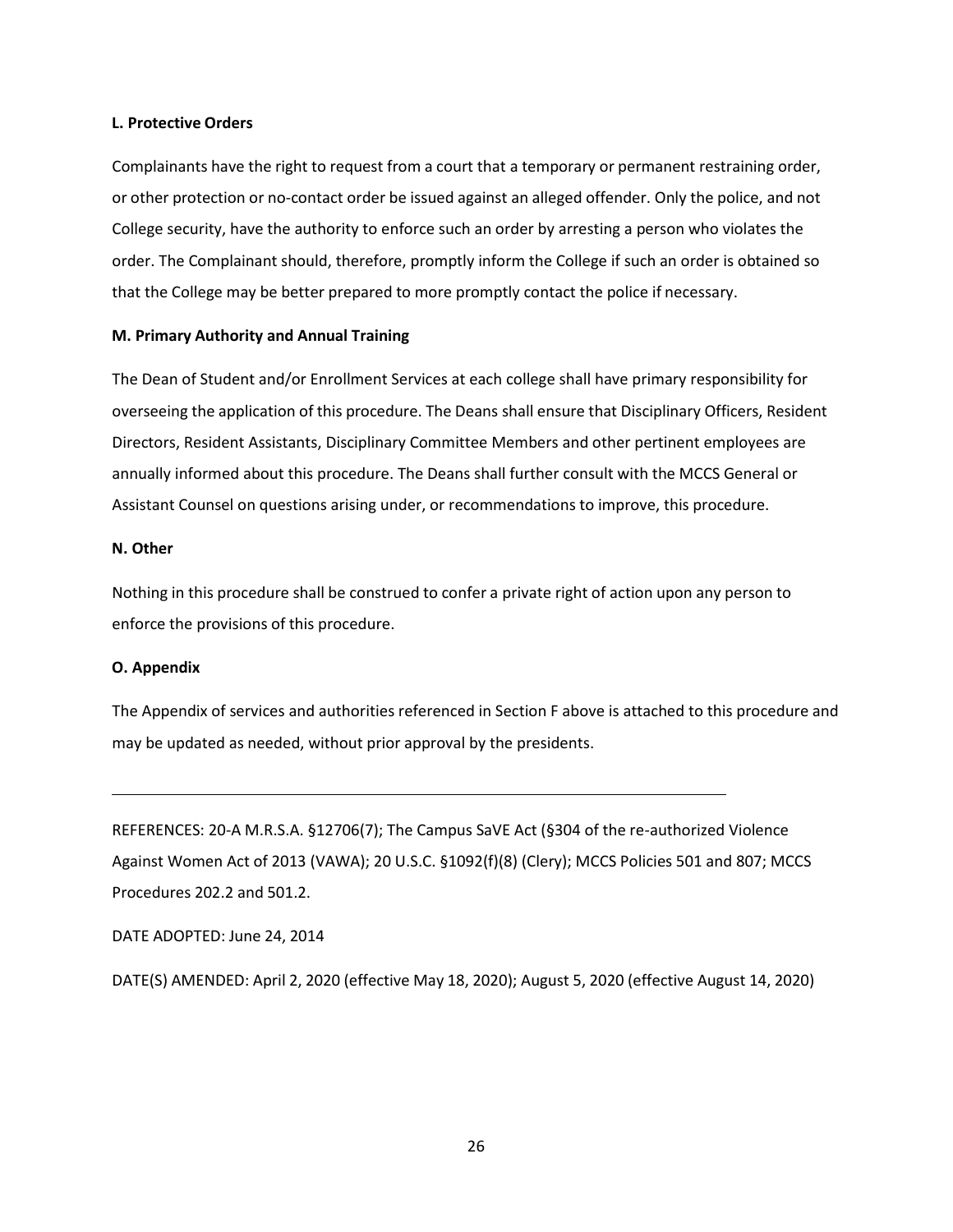## **APPENDIX**

## **COUNSELING AND MENTAL HEALTH SERVICES**

Central Maine Community College https[://www.cmcc.edu/student-life/resources/health-and-counseling/](http://www.cmcc.edu/student-life/resources/health-and-counseling/) Student Services (207) 755-5293

Eastern Maine Community College https[://www.emcc.edu/student-life/resources/counseling/](http://www.emcc.edu/student-life/resources/counseling/) (207) 974-4858 [sking@emcc.edu](mailto:sking@emcc.edu)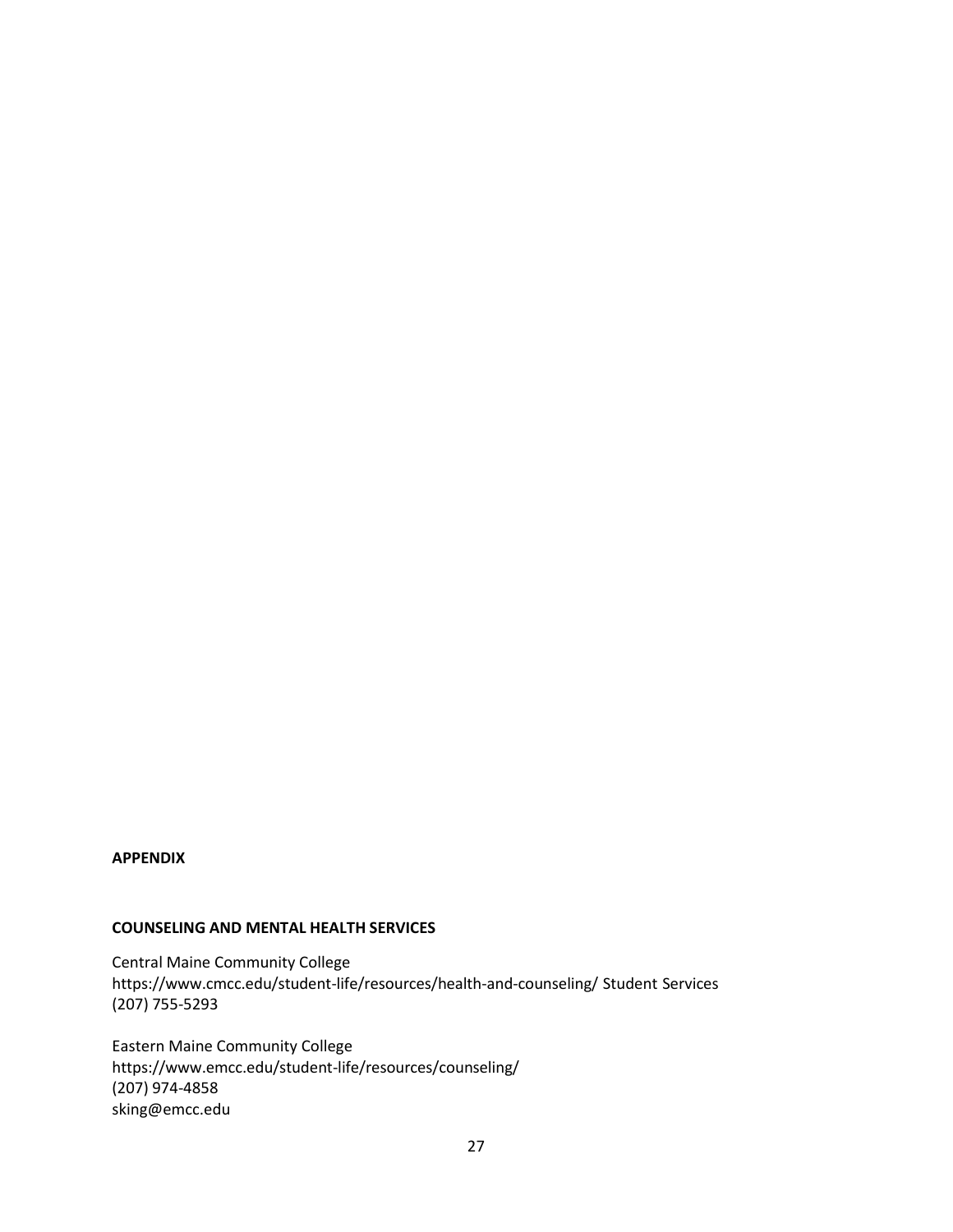Kennebec Valley Community College https[://www.kvcc.me.edu/student-services/resources/counseling-support](http://www.kvcc.me.edu/student-services/resources/counseling-support) (207) 453-5150 [mclement@kvcc.me.edu](mailto:mclement@kvcc.me.edu)

Northern Maine Community College https[://www.smccme.edu/student-life/counseling/](http://www.smccme.edu/student-life/counseling/) Students may also contact: Aroostook Mental Health Center (207) 764-3319 Emergency Help Line 207-762-4581 or 1-800-432-7805

Southern Maine Community College https[://www.smccme.edu/student-life/counseling/](http://www.smccme.edu/student-life/counseling/) 1-800-434-3000

Washington County Community College WCCC refers students to: Aroostook Mental Health Center https[://www.amhc.org/](http://www.amhc.org/) (207) 498-6431

York County Community College YCCC recommends that students contact: York County Community Action Nasson Health Care https://yccac.org/health-care/ (207) 490-6900

## **SEXUAL ASSAULT SUPPORT SERVICES**

Maine Coalition Against Sexual Assault (MeCASA) 24 hour statewide sexual assault crisis and support line 1-800-871-7741 (voice) 711 (Maine Relay)

The regional sexual assault crisis and support centers that comprise the Maine Coalition Against Sexual Assault are:

Sexual Assault Response Services of Southern Maine York and Cumberland Counties 24 hour support line: 1-800-313-9900 [www.sarsonline.org](http://www.sarsonline.org/)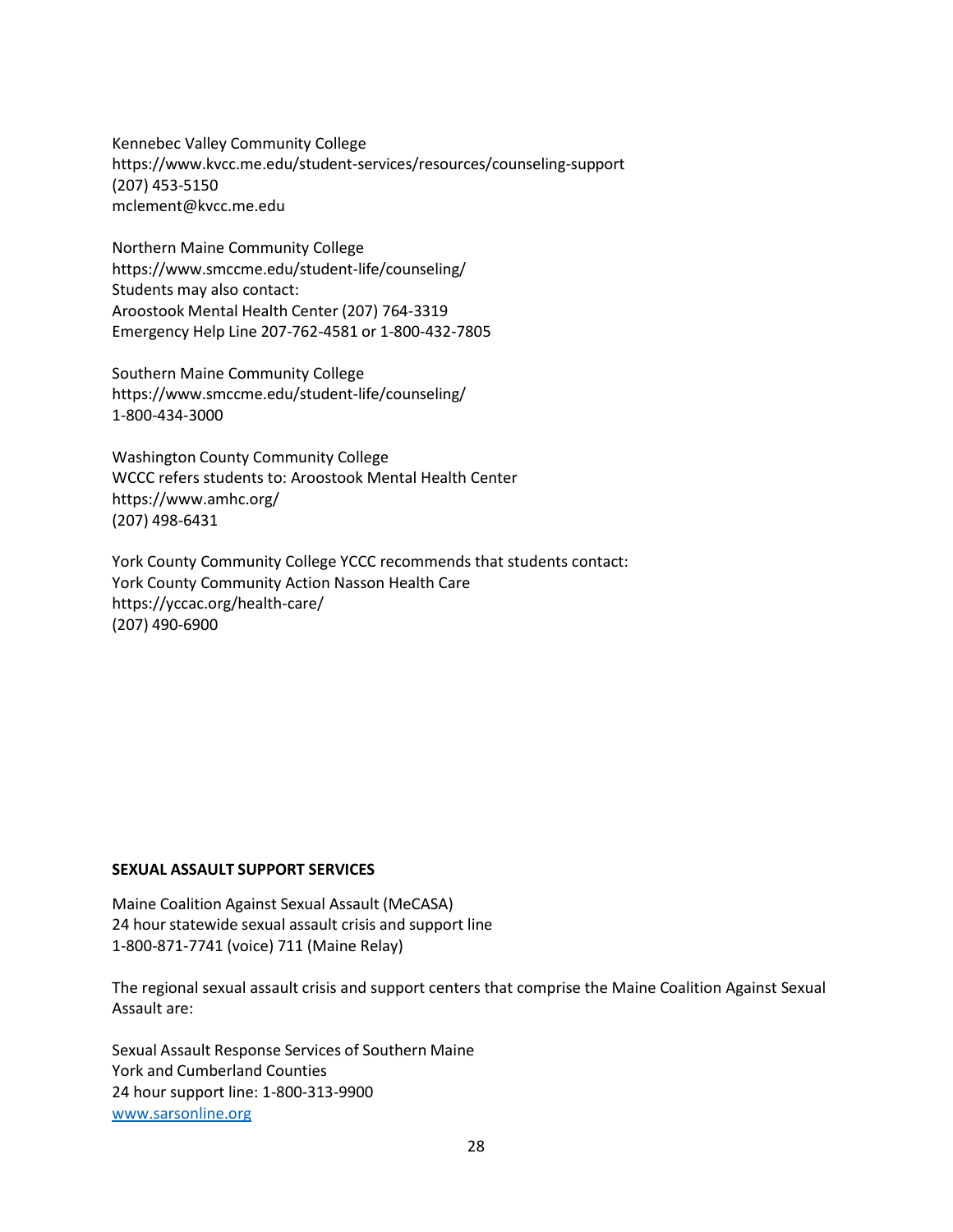Sexual Assault Support Services of Midcoast Maine Eastern Cumberland, Lincoln, Sagadahoc, Knox and Waldo Counties 24 hour support line: 1-800-822-5999 Anywhere in Maine: 1-800-871-7742 TTY: 1-888-458-5599 [www.sassmm.org](http://www.sassmm.org/)

Sexual Assault Prevention & Response Team Androscoggin, Franklin and Oxford Counties, and the Towns of Bridgton and Harrison 24 hour helpline: 1-888-458-5599 TTY: 1-888-458-5599 [www.sapars.org](http://www.sapars.org/)

Sexual Assault Crisis & Support Center Kennebec and Somerset Counties 24 hour support line: 1-800-871-7741 [www.silentnomore.org](http://www.silentnomore.org/) Rape Response Services

Penobscot and Piscataquis Counties 24 hour hotline: 1-800-310-0000 TDD: 1-888-458-5599 [www.rrsonline.org](http://www.rrsonline.org/) AMHC Sexual Assault Services

Aroostook, Hancock & Washington Counties (207)-498-6431 [www.amhc.org](http://www.amhc.org/) United Somali Women of Maine

Androscoggin and Cumberland Counties (207) 753-0061 [www.uswofmaine.org](http://www.uswofmaine.org/)

Other Maine-based Sexual and Relationship Violence Services Maine Coalition to End Domestic Violence https[://www.mcedv.org/get-help/ S](http://www.mcedv.org/get-help/)tatewide Domestic Abuse Helpline 1-800-437-1220

Wabanaki Women's Coalition https[://www.wabanakiwomenscoalition.org/connections/ \(](http://www.wabanakiwomenscoalition.org/connections/)207) 763-3478

National Resources

National Sexual Assault Hotline: 1-800-656-HOPE

National Sexual Assault Online Hotline: https://ohl.rainn.org/online/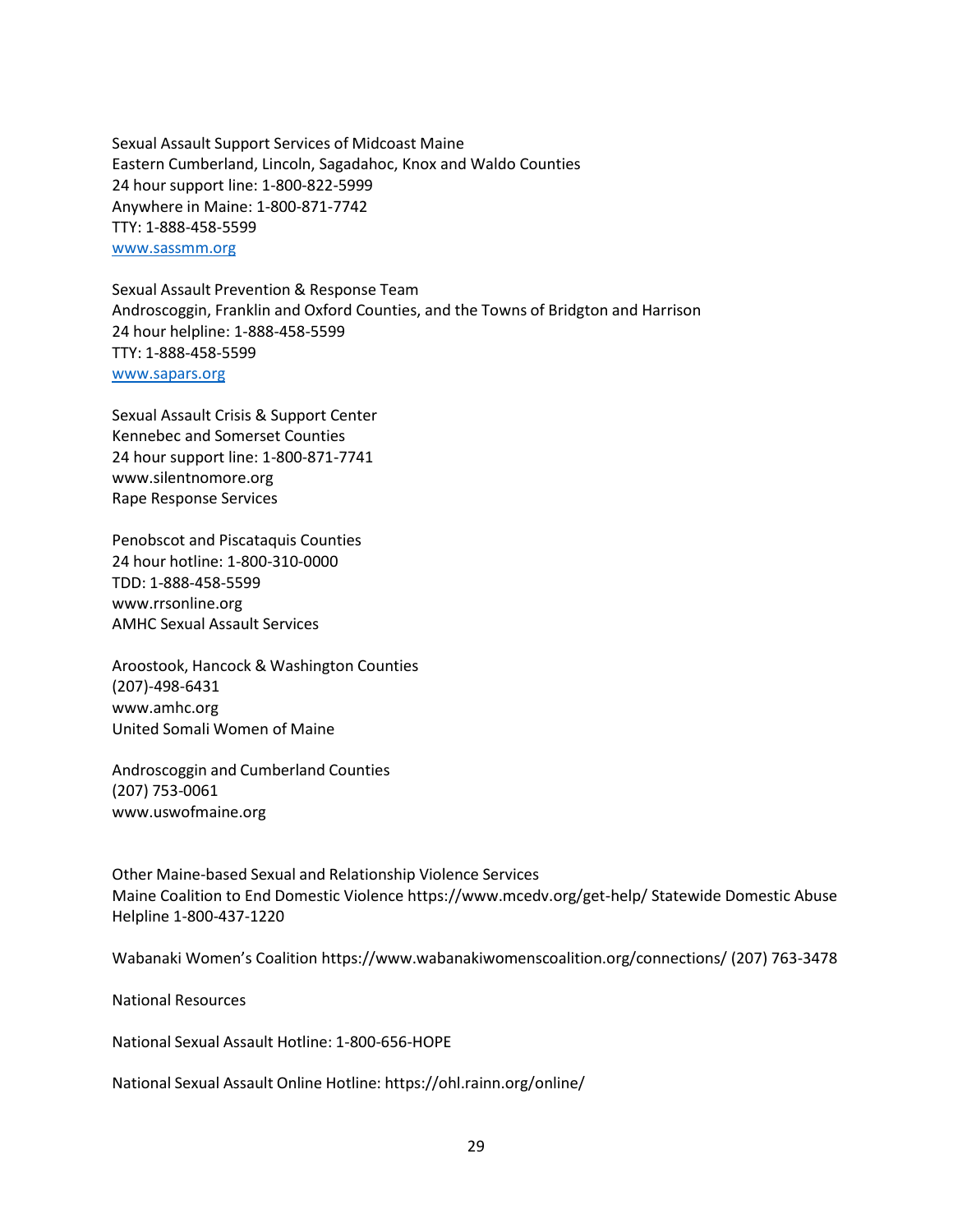For a list of resources with particular focus on the needs of LGBTQ persons, see: <http://barcc.org/information/resources-online/glbt>

#### **POLICE DEPARTMENTS**

Central Maine Community College Auburn Police Department 60 Court Street Auburn, Maine 04210 (207) 333-6650

Eastern Maine Community College Bangor Police Department 240 Main Street Bangor, Maine 04401 (207) 947-7382

Kennebec Valley Community College Fairfield Police Department One Police Plaza Fairfield, Maine 04937 (207) 453-9321

Northern Maine Community College Presque Isle Police Department

Southern Maine Community College South Portland, Maine 30 Anthoine Street South Portland, Maine 04106 (207) 799-5511 Washington County Community College Calais Police Department North Street Calais, Maine 04619 (207) 454-2751

York County Community College Wells Police Department 1563 Post Road Wells, Maine 04090 (207) 646-9354 (207) 764-4476

43 North Street, Suite 2 Presque Isle, Maine 04769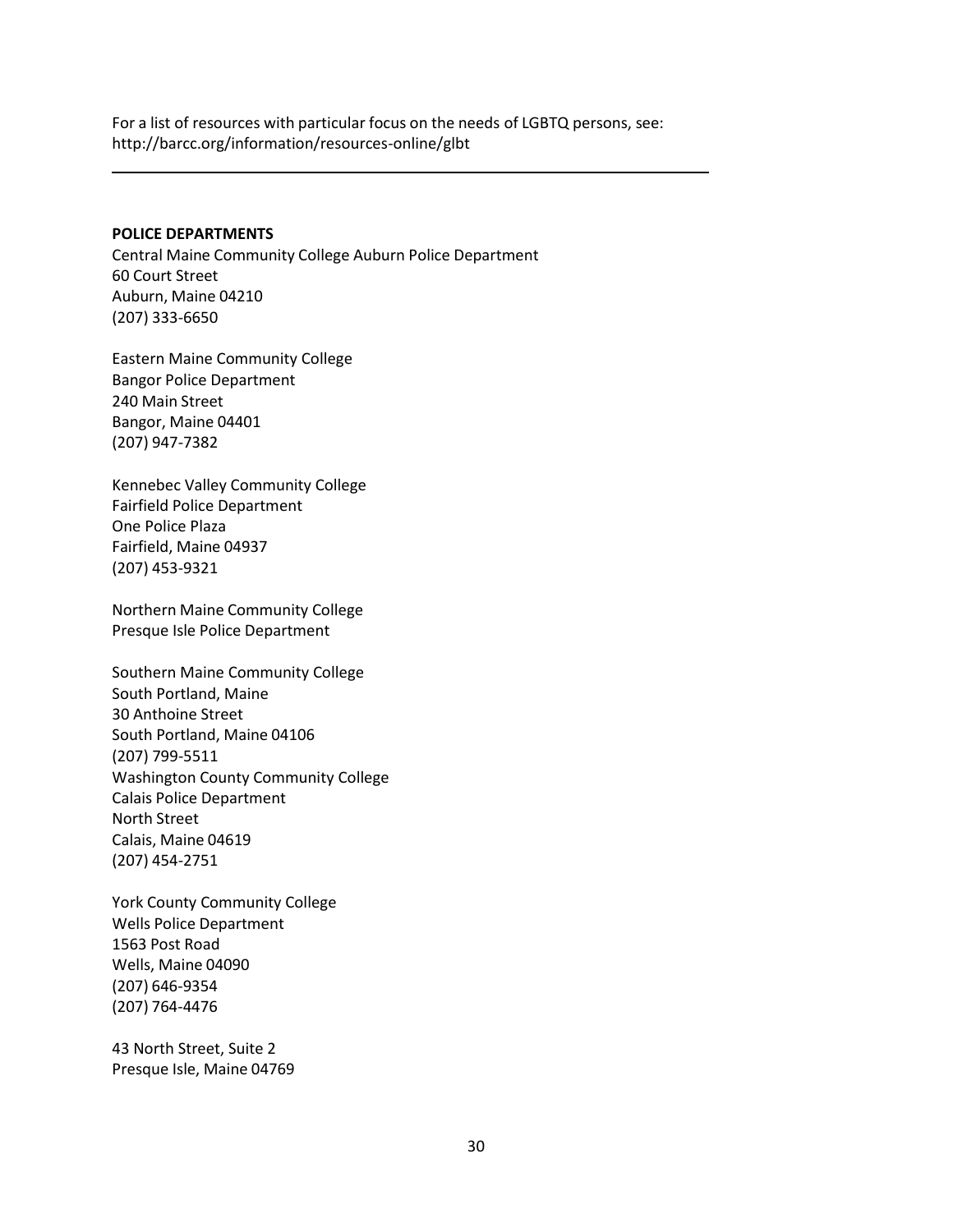### **MEDICAL HOSPITALS**

Blue Hill Memorial Hospital 57 Water Street, Blue Hill, Maine 04614 (207) 374-3400 [http://www.bhmh.org](http://www.bhmh.org/)

Bridgton Hospital 10 Hospital Drive, Bridgton, Maine 04009 (207) 647-6000 <http://www.bridgtonhospital.org/>

C.A. Dean Memorial Hospital 364 Pritham Avenue, Greenville, Maine 04441 (207) 695-5200 <http://www.cadean.org/>

Calais Regional Hospital 24 Hospital Lane, Calais , Maine 04619 (207) 454-7521 <http://www.calaishospital.com/>

Cary Medical Center 163 Van Buren Road, Suite #1, Caribou, Maine 04736 (207) 498-3111 <http://www.carymedicalcenter.org/>

Central Maine Medical Center 300 Main Street, Lewiston, Maine 04240 (207) 795-0111 [http://www.cmmc.org](http://www.cmmc.org/)

Down East Community Hospital 11 Hospital Drive, Machias, Maine 04654 (207) 255-3356 <http://www.dech.org/>

Eastern Maine Medical Center 489 State St., Bangor, Maine 04402 (207) 973-7000 [http://www.emmc.org](http://www.emmc.org/)

Franklin Memorial Hospital 111 Franklin Health Commons, Farmington, Maine 04938 (207) 778-6031 <http://www.fchn.org/>

Houlton Regional Hospital 20 Hartford Street, Houlton, Maine 04730 (207) 532-2900 <http://www2.houltonregional.org/> Inland Hospital 200 Kennedy Memorial Drive, Waterville, Maine 04901 (207) 861-3000 <http://www.inlandhospital.org/>

LincolnHealth 35 Miles St., Damariscotta, Maine 04543 (207) 563-1234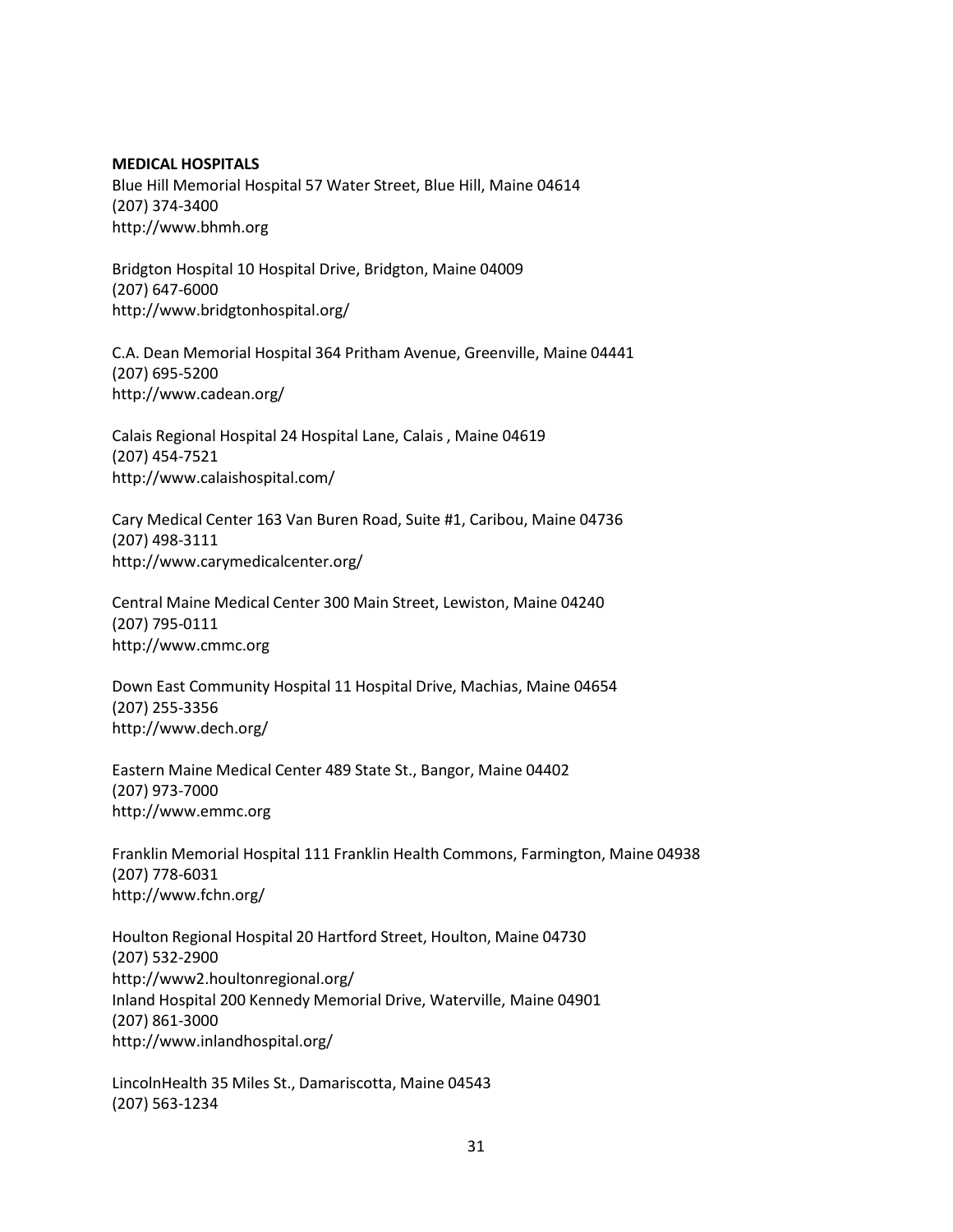[http://www.lchcare.org](http://www.lchcare.org/)

Maine Coast Memorial Hospital 50 Union Street, Ellsworth, Maine 04605 (207) 667-5311 [http://www.mainehospital.org](http://www.mainehospital.org/)

MaineGeneral Medical Center 35 Medical Center Parkway, Augusta, Maine 04330 (207) 626-1000 <http://www.mainegeneral.org/>

Maine Medical Center 22 Bramhall Street, Portland, Maine 04102 (207) 662-0111 <http://www.mmc.org/>

Mayo Regional Hospital 897 West Main Street, Dover-Foxcroft, Maine 04426 (207) 564-8401 <http://www.mayohospital.com/>

Mercy Hospital 144 State Street, Portland, Maine 04101 (207) 879-3000 <http://www.mercyhospitalstories.org/>

Mid Coast Hospital 123 Medical Center Drive, Brunswick, Maine 04011 (207) 729- 0181 <http://www.midcoasthealth.com/> Millinocket Regional Hospital 200 Somerset Street, Millinocket , Maine 04462 (207) 723-5161 [http://www.mrhme.org](http://www.mrhme.org/)

Mt. Desert Island Hospital 10 Wayman Lane, Bar Harbor, Maine 04609 207) 288-5081 <http://mdihospital.org/site/>

Northern Maine Medical Center 194 East Main Street, Fort Kent, Maine 04743 (207) 834-3155 <http://www.nmmc.org/>

Parkview Adventist Medical Center 329 Maine Street, Brunswick, Maine 04011 (207) 373-2000 [http://www.parkviewamc.org](http://www.parkviewamc.org/)

Pen Bay Medical Center 6 Glen Cove Drive, Rockport, Maine 04856 (207) 596-8000 <http://www.penbayhealthcare.org/penbaymedicalcenter/>

Penobscot Valley Hospital Box 368, Lincoln, Maine 04457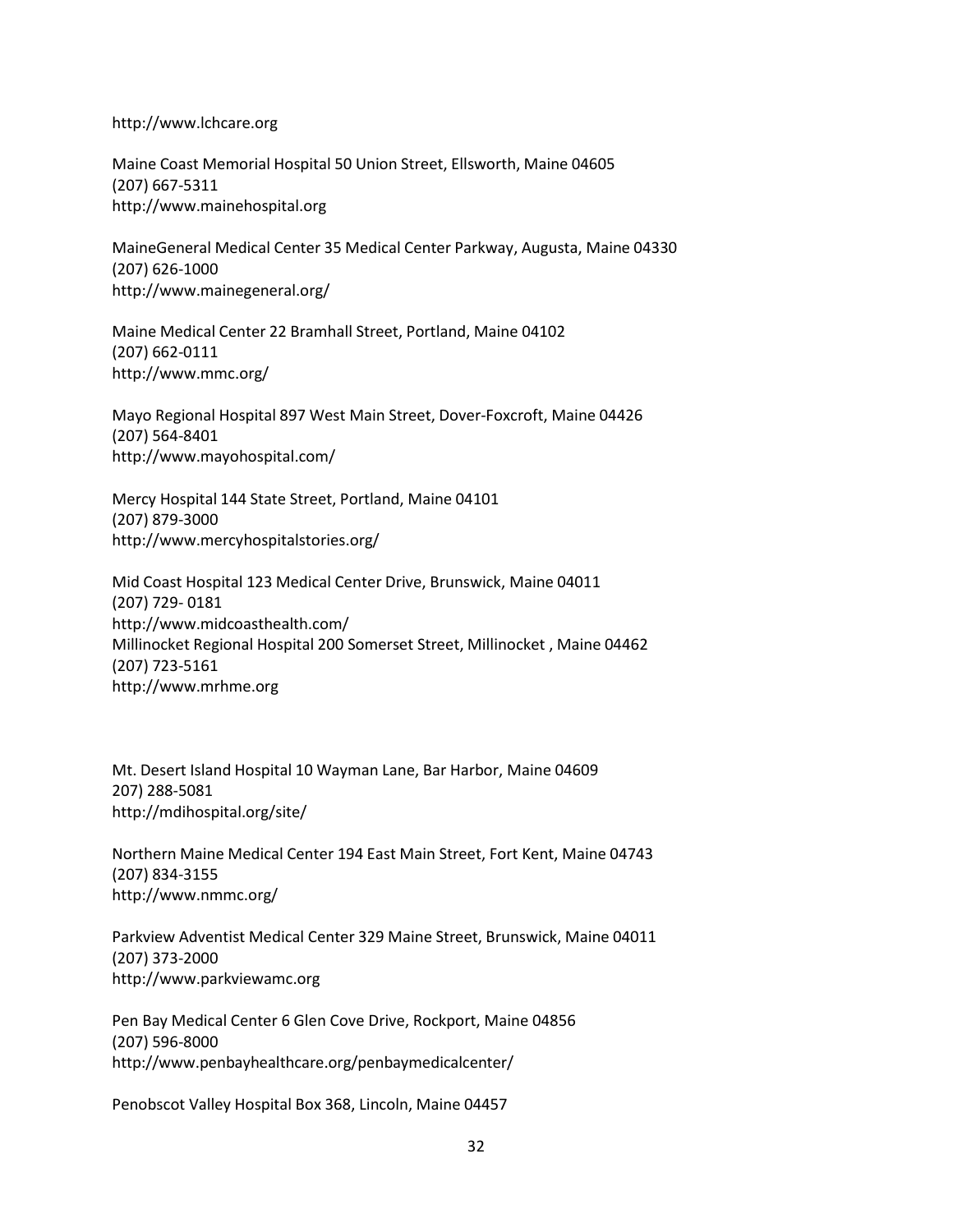(207) 794-3321 <http://www.pvhme.org/>

Redington-Fairview General Hospital 46 Fairview Avenue, Skowhegan , Maine 04976 (207) 474-5121 <http://www.rfgh.net/>

Rumford Hospital 420 Franklin Street, Rumford, Maine 04276 (207) 369-1000 <http://www.rumfordhospital.org/> Sebasticook Valley Health 447 North Main Street, Pittsfield, Maine 04967 (207) 487-4000 <http://www.sebasticookvalleyhealth.org/>

Southern Maine Health Care-Sanford Medical Center 25 June Street, Sanford, Maine 04073 (207) 283-7000 <http://www.smmc.org/>

St. Joseph Hospital PO Box 403, Bangor, Maine 04401 (207) 262-1000 [http://www.stjoeshealing.org](http://www.stjoeshealing.org/)

St. Mary's Regional Medical Center P.O. Box 291, Lewiston, Maine 04243 (207) 777-8100 <http://www.stmarysmaine.com/>

Stephens Memorial Hospital 181 Main Street, Norway, Maine 04268 (207) 743-5933 [http://www.wmhcc.org](http://www.wmhcc.org/)

The Aroostook Medical Center 140 Academy Street, Presque Isle, Maine 04769 (207) 768-4000 <http://www.tamc.org/> NOTE: Northern Maine Community College has a Student Health Center https[://www.nmcc.edu/student-health-center/](http://www.nmcc.edu/student-health-center/)

Waldo County General Hospital PO Box 287, Belfast, Maine 04915 (207) 338-2500 <http://www.wcgh.org/index.html>

York Hospital 15 Hospital Drive, York, Maine 03909 (207) 363-4321 <http://www.yorkhospital.com/>

**LEGAL SERVICES**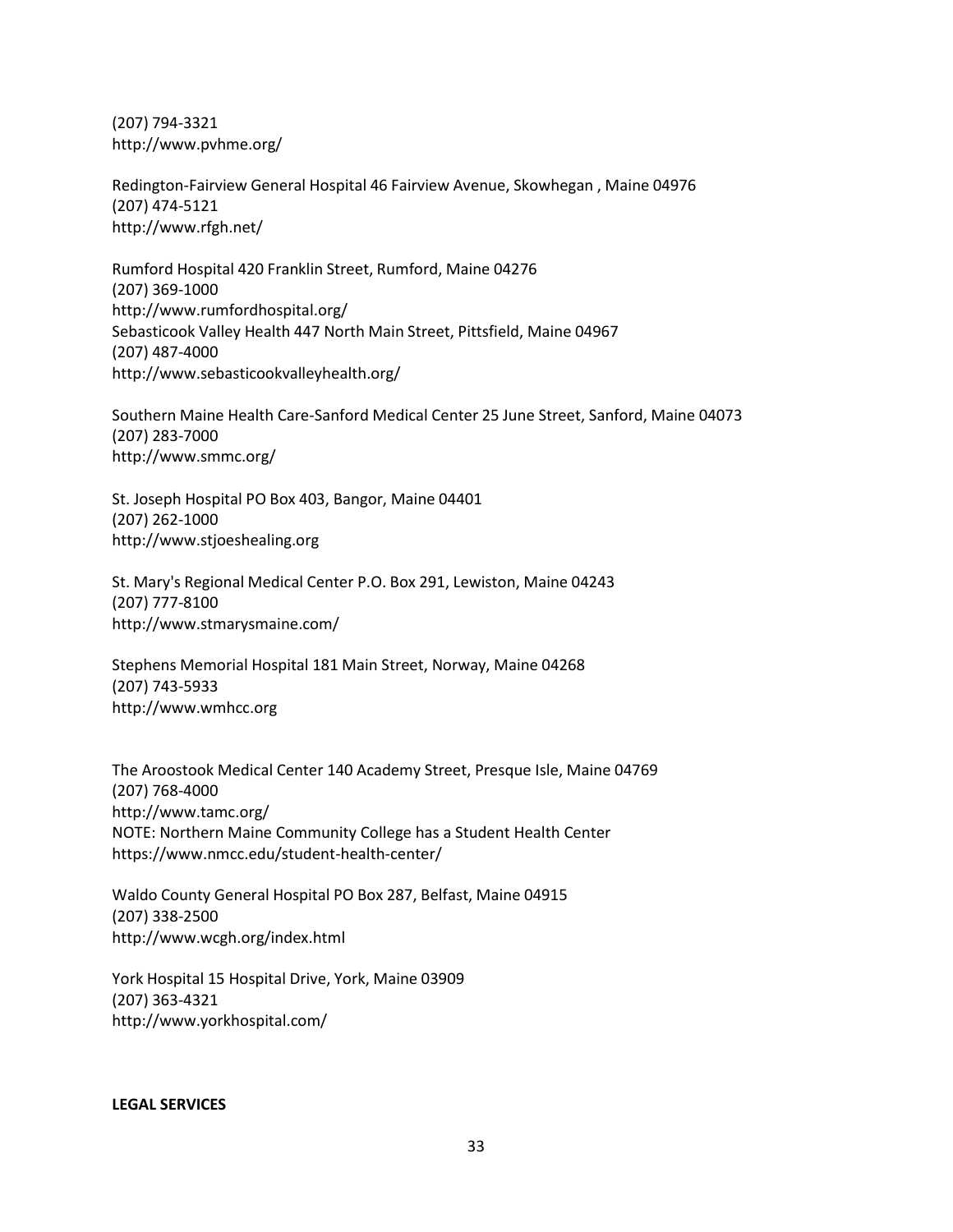Pine Tree Legal Services Free legal services for low –income Maine residents for non-criminal matters

Augusta Office Somerset, Lincoln and Knox Counties 39 Green Street P.O. Box 2429 Augusta, Maine 04338-2429 (207) 622-4731 or (207) 623-7777

Bangor Office Penobscot, Piscataquis and Waldo 115 Main Street, 2nd floor Bangor, Maine 04401 (207) 942-8241

Lewiston Office Androscoggin, Oxford and Franklin 37 Park Street, Suite 401 Lewiston, Maine 04243-0398 (207) 784-1558 Machias Office Washington and Hancock 13 Cooper Street P.O. Box 278 Machias, Maine 04654

Portland Office Cumberland, York, Sagadahoc, Androscoggin, Oxford, Franklin, Lincoln and Knox 88 Federal Street P.O. Box 547 Portland, Maine 04112 (207) 774-8211

Presque Isle Office Aroostook County 373 Main Street Presque Isle, Maine 04769 (207) 764-4349 All Offices TTY: 711 [http://www.ptla.org](http://www.ptla.org/) (207) 255-8656